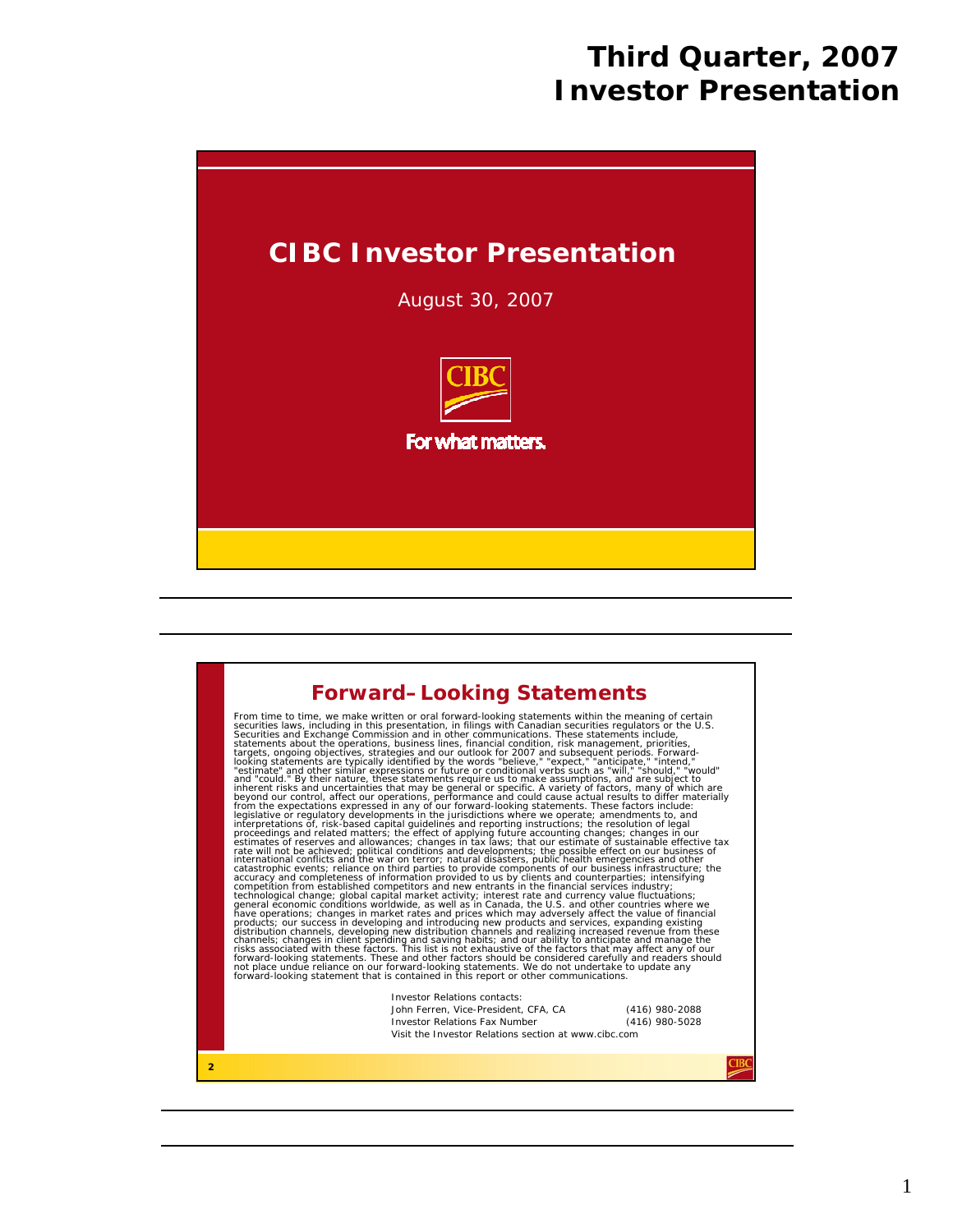

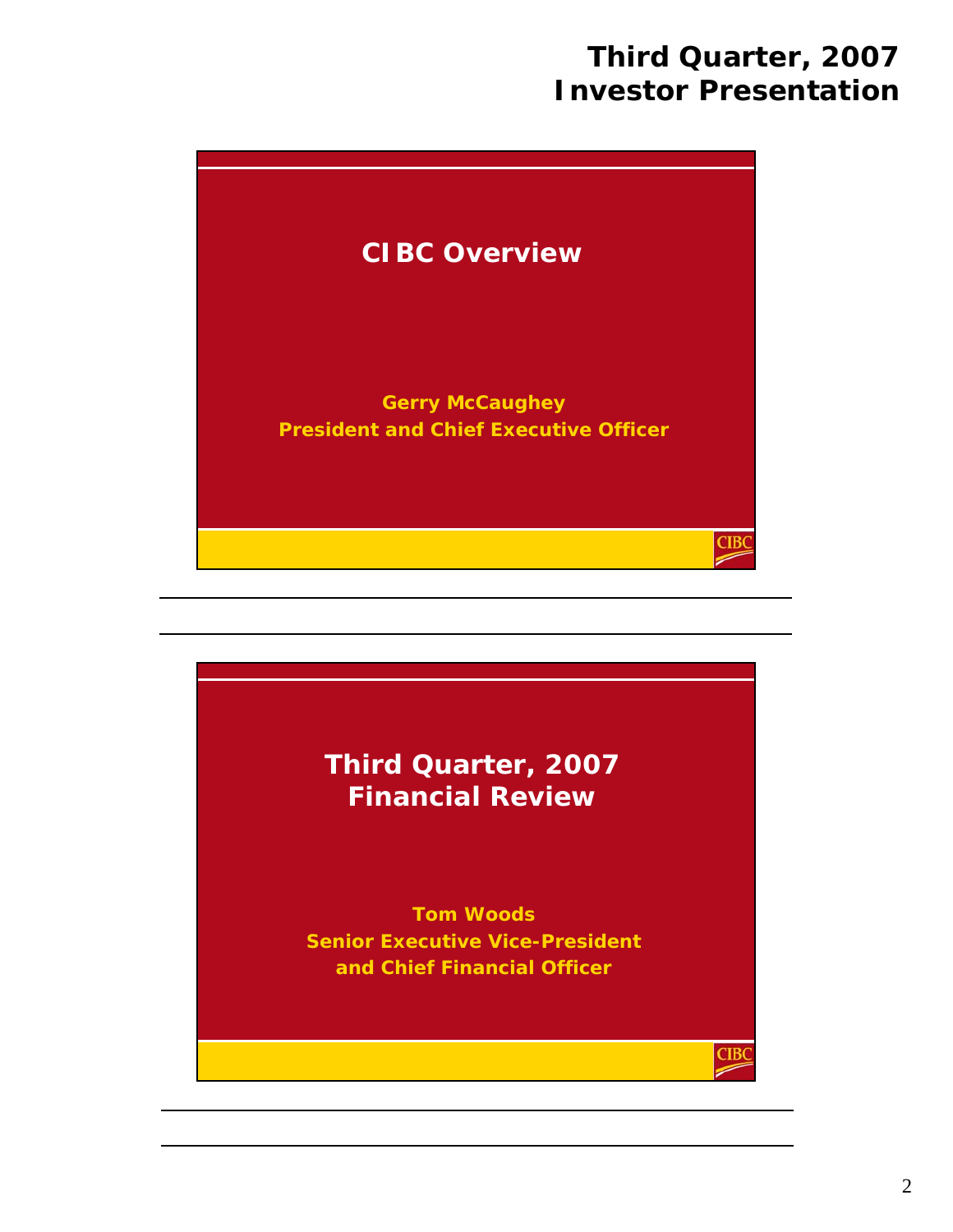|   |                                                                                                                                                                                                                            |                                           | Q3 Summary                                                                                                                                                                                                                                                                                                                                                                                                                                                                                                                        |                                                |  |  |  |  |  |
|---|----------------------------------------------------------------------------------------------------------------------------------------------------------------------------------------------------------------------------|-------------------------------------------|-----------------------------------------------------------------------------------------------------------------------------------------------------------------------------------------------------------------------------------------------------------------------------------------------------------------------------------------------------------------------------------------------------------------------------------------------------------------------------------------------------------------------------------|------------------------------------------------|--|--|--|--|--|
|   | $FPS^{(1)}$ :<br>\$2.31<br>Cash EPS <sup>(2)</sup> : \$2.34<br>• Q3 ROE: 28.3%<br>$(TEB)^{(4)}$ : 59.4%<br>• Tier 1 Capital Ratio - 9.7%                                                                                   | • Q3 Cash Efficiency (NIX) Ratio $^{(2)}$ | Includes <sup>(3)</sup> – Write-downs re. CDO/RMBS<br>- Net Reversal of Litigation Accruals<br>- Mark-to-Market gains on Corp. Loan<br><b>Credit Derivative Portfolio</b><br>- Tax-Related Adjustment<br>- Premium on Preferred Share Redemption (0.05)<br>(apart from the above)<br>• Results helped by:<br>- Strong Merchant Banking and M&A<br>revenue<br>- Higher Retail volumes<br>- Improved loan losses<br>- Good expense performance<br>• Results hurt by:<br>- Lower Equity Structured Products<br>and new issue revenue | \$ Per Share<br>(0.56)<br>0.21<br>0.15<br>0.14 |  |  |  |  |  |
|   | - Tighter Retail spreads<br>(1)<br>Diluted, accrual basis.<br>Non-GAAP financial measures, see Slide 50.<br>(3)<br>See Slide 48 for details.<br>(4)<br>Taxable equivalent basis. Non-GAAP financial measure, see Slide 50. |                                           |                                                                                                                                                                                                                                                                                                                                                                                                                                                                                                                                   |                                                |  |  |  |  |  |
| 5 |                                                                                                                                                                                                                            |                                           |                                                                                                                                                                                                                                                                                                                                                                                                                                                                                                                                   |                                                |  |  |  |  |  |

|   | <b>CIBC</b><br><b>Quarterly Statement of Operations</b>               |                        |                |               |               |               |  |  |  |  |  |
|---|-----------------------------------------------------------------------|------------------------|----------------|---------------|---------------|---------------|--|--|--|--|--|
|   |                                                                       | F '07<br>F '06         |                |               |               |               |  |  |  |  |  |
|   | \$MM)                                                                 | Q <sub>1</sub>         | Q <sub>3</sub> |               |               |               |  |  |  |  |  |
|   | Revenue                                                               | $2,826$ <sup>(1)</sup> | $2,890^{(1)}$  | $3,091^{(1)}$ | $3,050^{(1)}$ | $2,979^{(1)}$ |  |  |  |  |  |
|   | <b>Provision for Credit</b><br>Losses                                 | 152                    | $92^{^{(1)}}$  | 143           | $166^{(1)}$   | 162           |  |  |  |  |  |
|   | <b>Non-Interest Expenses</b>                                          | 1,883                  | 1,892          | 1,943         | 1,976         | $1,819^{(1)}$ |  |  |  |  |  |
|   | <b>Income Before Taxes</b><br>and Non-Controlling<br><b>Interests</b> | 791                    | 906            | 1,005         | 908           | 998           |  |  |  |  |  |
|   | <b>Income Taxes</b>                                                   | $125^{(1)}$            | $87^{^{(1)}}$  | 231           | $91^{(1)}$    | $157^{(1)}$   |  |  |  |  |  |
|   | <b>Non-Controlling</b><br><b>Interests</b>                            | 4                      |                | 4             | 10            | 6             |  |  |  |  |  |
|   | <b>Net Income</b>                                                     | 662                    | 819            | 770           | 807           | 835           |  |  |  |  |  |
| 6 | Affected by an Item of Note, see Slides 48 and 49 for details.        |                        |                |               |               |               |  |  |  |  |  |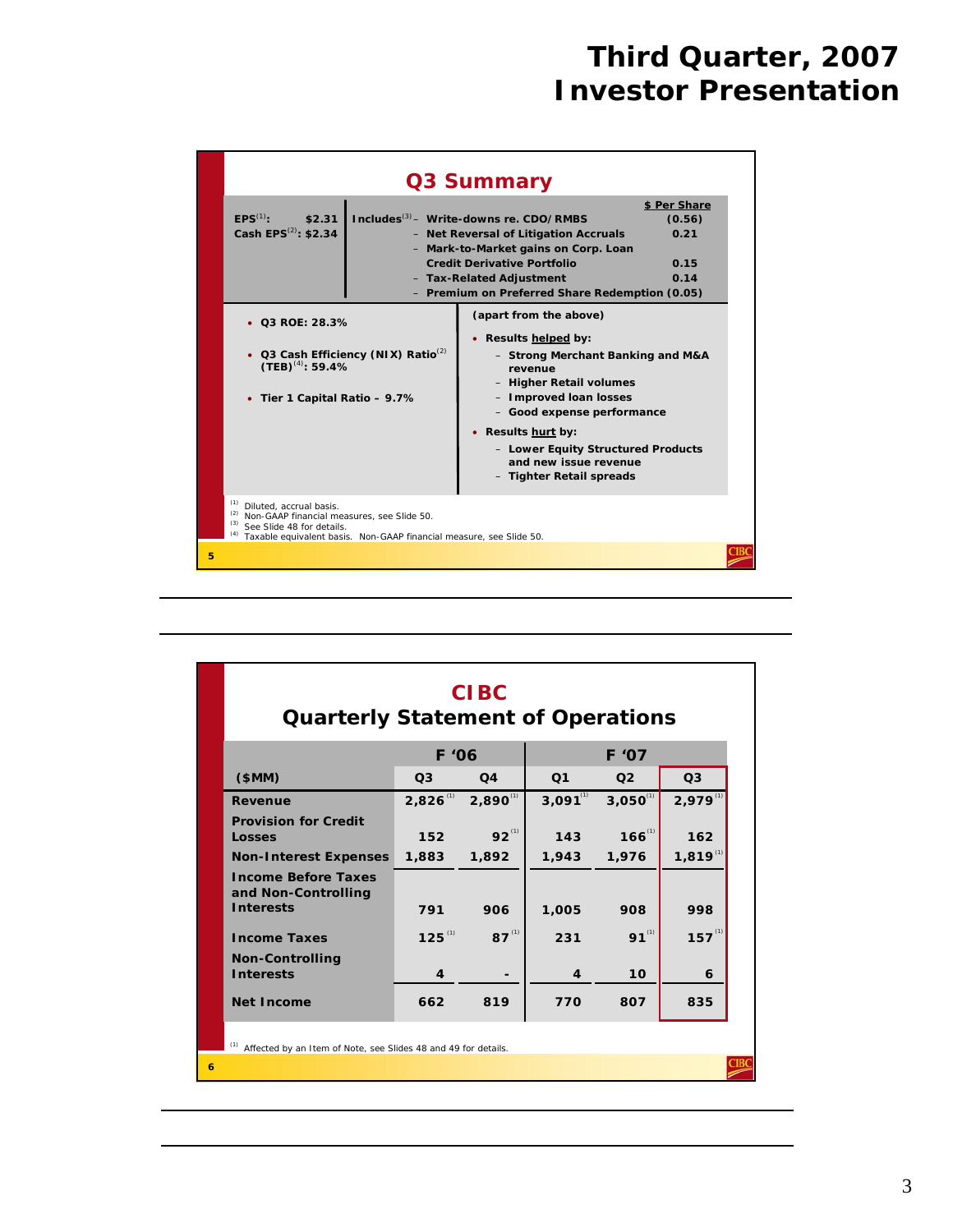| \$MM)                                                                | F '07          |                |          |                                 |  |  |  |  |  |  |
|----------------------------------------------------------------------|----------------|----------------|----------|---------------------------------|--|--|--|--|--|--|
|                                                                      | Q <sub>1</sub> | O <sub>2</sub> | Q3       | vs. Q2                          |  |  |  |  |  |  |
| Net Interest Income                                                  | 1,059          | 1,079          | (1, 180) | • 3 more days                   |  |  |  |  |  |  |
| <b>Fees for Services</b>                                             |                |                |          |                                 |  |  |  |  |  |  |
| <b>Underwriting and Advisory</b>                                     | 185            | 178            | 192      |                                 |  |  |  |  |  |  |
| <b>Deposit and Payment</b>                                           | 193            | 193            | 205      |                                 |  |  |  |  |  |  |
| Credit                                                               | 69             | 82             | 77       |                                 |  |  |  |  |  |  |
| Cards                                                                | 70             | 60             | 68       |                                 |  |  |  |  |  |  |
| <b>Investment Mgmt and Custodial</b>                                 | 130            | 130            | 136      |                                 |  |  |  |  |  |  |
| <b>Mutual Funds</b>                                                  | 212            | 216            | 226      |                                 |  |  |  |  |  |  |
| Insurance                                                            | 58             | 62             | 55       |                                 |  |  |  |  |  |  |
| <b>Commissions</b>                                                   | 229            | 226            | 224      |                                 |  |  |  |  |  |  |
| <b>Trading</b>                                                       | 375            | 296            | 35       | • Write-downs re.               |  |  |  |  |  |  |
| Realized net gains on available-for-<br>sale securities              | 132            | 119            | 137      | CDO/RMBS                        |  |  |  |  |  |  |
| Revenue on FIs designated at FV and<br>related economic hedges(1)(2) | 43             | 59             | 45       |                                 |  |  |  |  |  |  |
| <b>Income from Securitized Assets</b>                                | 129            | 136            | $121$    | ٠<br>Higher mark-to-            |  |  |  |  |  |  |
| Foreign Exchange other than Trading                                  | 84             | 101            | 105      | market gains on                 |  |  |  |  |  |  |
| $Other^{(3)}$                                                        | $123^{(4)}$    | $113^{(4)}$    | 173      | corp. Ioan credit<br>derivative |  |  |  |  |  |  |
| <b>Total Revenue</b>                                                 | 3.091          | 3,050          | 2,979    | portfolio                       |  |  |  |  |  |  |

|   | <b>CIBC Loan Losses</b>                                                                                                                                                                                                                                                                          |                |                 |                |                  |                |  |  |  |  |  |  |
|---|--------------------------------------------------------------------------------------------------------------------------------------------------------------------------------------------------------------------------------------------------------------------------------------------------|----------------|-----------------|----------------|------------------|----------------|--|--|--|--|--|--|
|   | F '07<br>F '06                                                                                                                                                                                                                                                                                   |                |                 |                |                  |                |  |  |  |  |  |  |
|   | (SMM)                                                                                                                                                                                                                                                                                            | Q <sub>3</sub> | Q <sub>4</sub>  | Q <sub>1</sub> | Q <sub>2</sub>   | Q <sub>3</sub> |  |  |  |  |  |  |
|   | Specific Loan Losses/(Recoveries)                                                                                                                                                                                                                                                                |                |                 |                |                  |                |  |  |  |  |  |  |
|   | <b>CIBC Retail Markets</b>                                                                                                                                                                                                                                                                       | 159            | 132             | 153            | $186^{(1)}$      | $172^{(1)}$    |  |  |  |  |  |  |
|   | <b>CIBC World Markets</b>                                                                                                                                                                                                                                                                        | (7)            | (1)             | (10)           | $\boldsymbol{4}$ | (8)            |  |  |  |  |  |  |
|   | <b>Corporate and Other</b>                                                                                                                                                                                                                                                                       |                |                 |                |                  |                |  |  |  |  |  |  |
|   | <b>Total Specific Loan Losses</b>                                                                                                                                                                                                                                                                | 152            | 131             | 143            | 190              | 164            |  |  |  |  |  |  |
|   | General Loan<br>Losses/(Recoveries) <sup>(2)</sup>                                                                                                                                                                                                                                               |                | $(39)^{^{(3)}}$ |                | (2)(3)<br>(24)   | (2)            |  |  |  |  |  |  |
|   | <b>Total</b>                                                                                                                                                                                                                                                                                     | 152            | 92              | 143            | 166              | 162            |  |  |  |  |  |  |
|   | <sup>(1)</sup> Excludes General Loan Loss recoveries in FirstCaribbean: Q3/07: \$2MM; Q2/07: \$4MM.<br>(2)<br>Included in Corporate & Other; General Loan Loss recoveries in FirstCaribbean Q3/07: \$2MM; Q2/07: \$4MM.<br>(3)<br>Affected by an Item of Note, see Slides 48 and 49 for details. |                |                 |                |                  |                |  |  |  |  |  |  |
| 8 |                                                                                                                                                                                                                                                                                                  |                |                 |                |                  |                |  |  |  |  |  |  |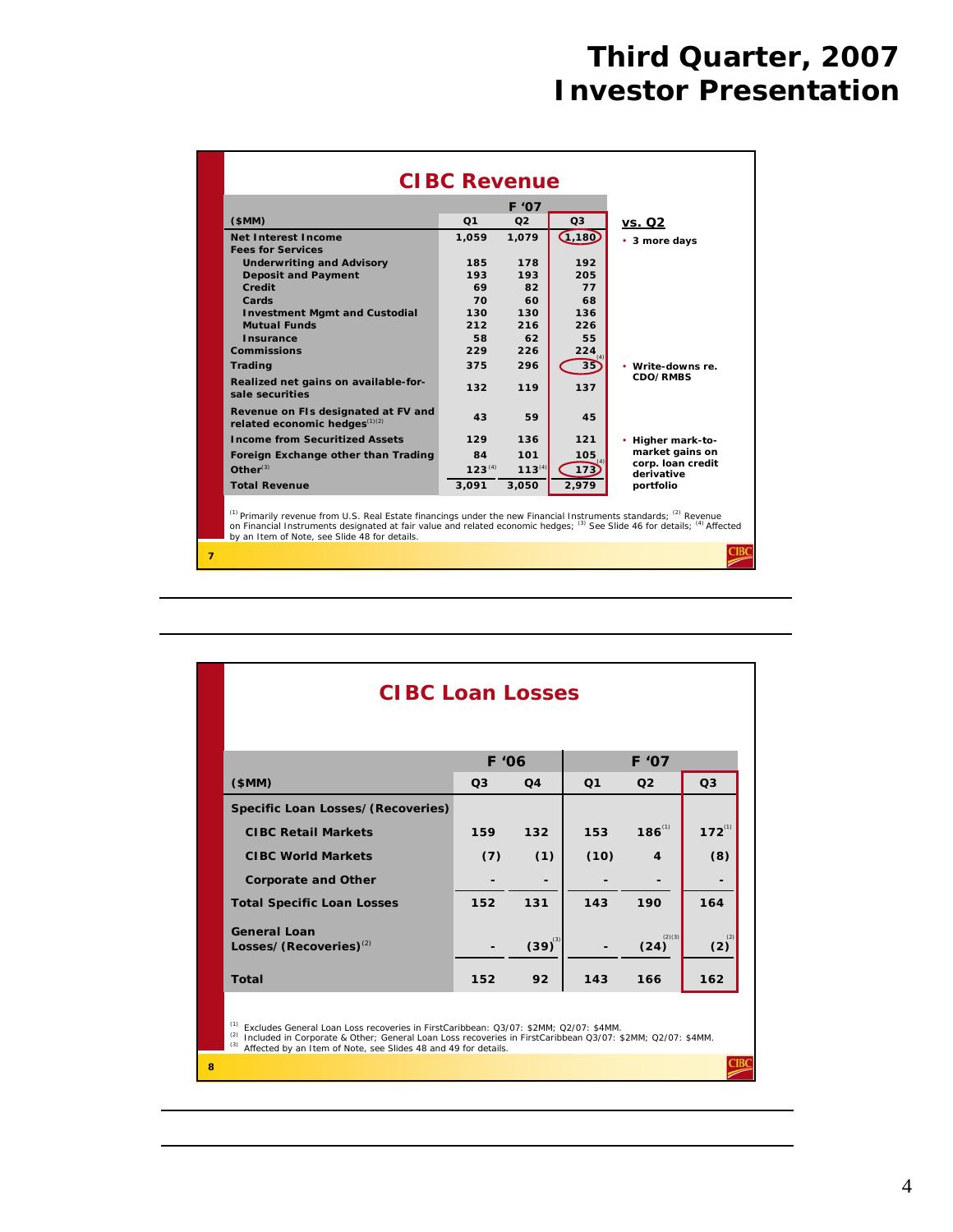|              | <b>CIBC Expenses</b>                                   |                |                |          |                                                     |  |  |  |  |  |  |
|--------------|--------------------------------------------------------|----------------|----------------|----------|-----------------------------------------------------|--|--|--|--|--|--|
|              |                                                        |                |                |          |                                                     |  |  |  |  |  |  |
|              | \$MM)                                                  | Q <sub>1</sub> | Q <sub>2</sub> | Q3       | <u>vs. Q2</u>                                       |  |  |  |  |  |  |
|              | <b>Employee Comp. and</b><br><b>Benefits</b>           | 1,160          | 1,126          | (1, 100) | Lower incentive<br>٠                                |  |  |  |  |  |  |
|              | <b>Occupancy Costs</b>                                 | 150            | 152            | 152      | compensation                                        |  |  |  |  |  |  |
|              | <b>Computer and Office</b><br>Equip.                   | 263            | 279            | 279      |                                                     |  |  |  |  |  |  |
|              | Communications                                         | 71             | 88             | 77       |                                                     |  |  |  |  |  |  |
|              | <b>Advertising and Bus.</b><br><b>Development</b>      | 50             | 66             | 59       |                                                     |  |  |  |  |  |  |
|              | <b>Professional Fees</b>                               | 39             | 43             | 45       |                                                     |  |  |  |  |  |  |
|              | <b>Business and Capital</b><br><b>Taxes</b>            | 35             | 34             | 31       |                                                     |  |  |  |  |  |  |
|              | Other                                                  | 175            | 188            | 76       | $\bullet$<br>Net reversal of<br>litigation accruals |  |  |  |  |  |  |
|              | <b>Total Non-Interest</b>                              | 1,943          | 1,976          | 1,819    |                                                     |  |  |  |  |  |  |
|              | <b>Expenses</b>                                        |                |                |          |                                                     |  |  |  |  |  |  |
|              | Affected by an Item of Note, see Slide 48 for details. |                |                |          |                                                     |  |  |  |  |  |  |
| $\mathbf{Q}$ |                                                        |                |                |          |                                                     |  |  |  |  |  |  |

|                                                                       | <b>CIBC</b><br><b>Net Income Components</b> |             |                |                |                |  |  |  |  |  |  |
|-----------------------------------------------------------------------|---------------------------------------------|-------------|----------------|----------------|----------------|--|--|--|--|--|--|
|                                                                       | F '06<br>F '07                              |             |                |                |                |  |  |  |  |  |  |
| \$MM)                                                                 | Q3                                          | Q4          | Q <sub>1</sub> | Q <sub>2</sub> | Q <sub>3</sub> |  |  |  |  |  |  |
| <b>CIBC Retail Markets</b>                                            | 487 $^{\circ}$                              | $501^{(1)}$ | 530            | 583(1)         | 555            |  |  |  |  |  |  |
| <b>CIBC World Markets</b>                                             | 190 (1) 218 (1)                             |             | $210^{(1)}$    | $194^{(1)}$    | $261^{(1)}$    |  |  |  |  |  |  |
| <b>Corporate and Other</b>                                            | $(15)^{^{(1)}}$                             | $100^{(1)}$ | 30             | $30^{(1)}$     | 19             |  |  |  |  |  |  |
| <b>Total</b>                                                          | 819<br>807<br>662<br>770                    |             |                |                |                |  |  |  |  |  |  |
|                                                                       |                                             |             |                |                |                |  |  |  |  |  |  |
| (1)<br>Affected by an Item of Note, see Slides 48 and 49 for details. |                                             |             |                |                |                |  |  |  |  |  |  |
| 10 <sup>10</sup>                                                      |                                             |             |                |                |                |  |  |  |  |  |  |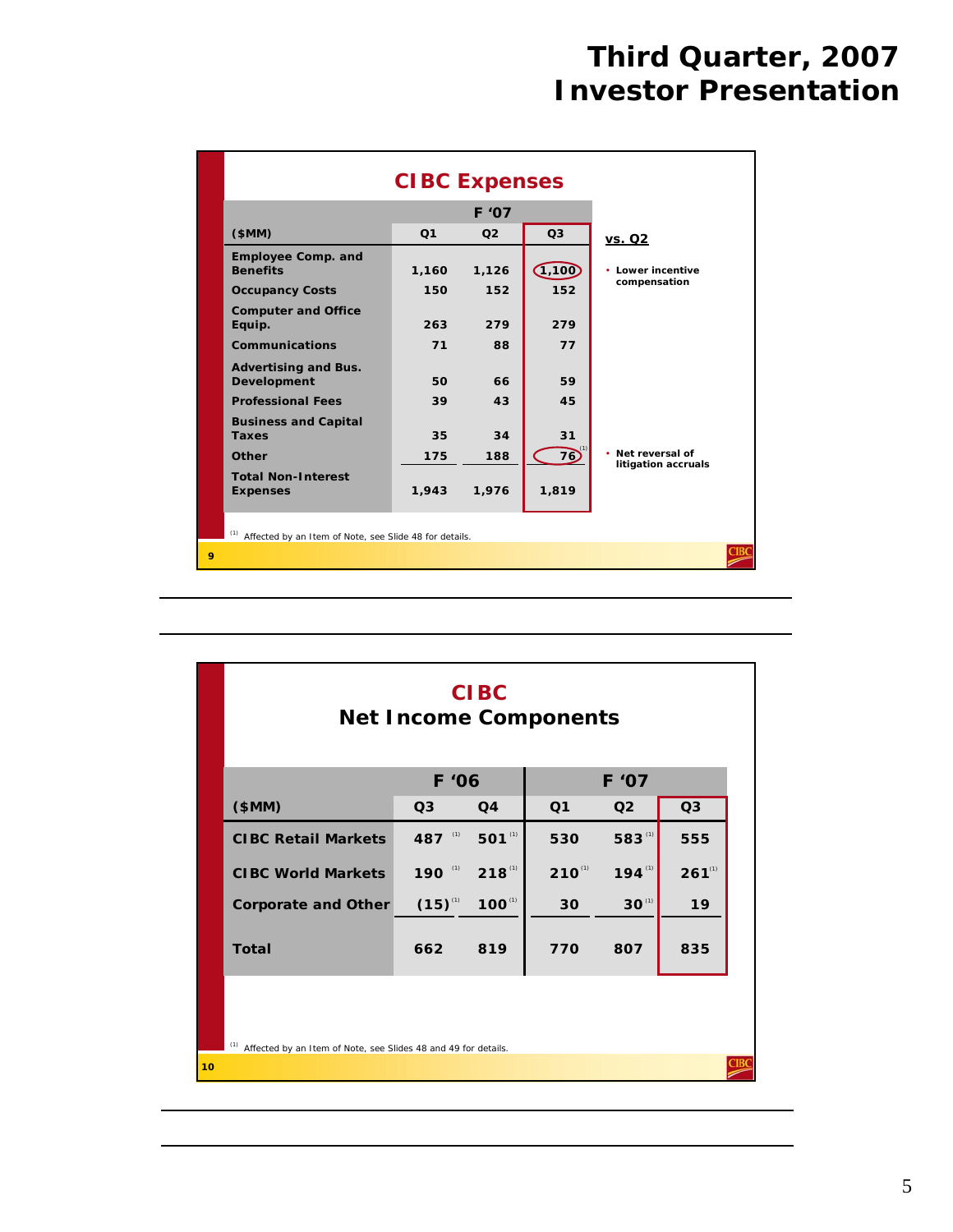

| <b>CIBC Retail Markets</b><br><b>Revenue Components</b>                                                     |                |                |                |                |                |  |  |  |  |  |
|-------------------------------------------------------------------------------------------------------------|----------------|----------------|----------------|----------------|----------------|--|--|--|--|--|
|                                                                                                             |                | F '06<br>F '07 |                |                |                |  |  |  |  |  |
| \$MM)                                                                                                       | Q <sub>3</sub> | Q <sub>4</sub> | Q <sub>1</sub> | O <sub>2</sub> | Q <sub>3</sub> |  |  |  |  |  |
| <b>Personal &amp; Small</b>                                                                                 |                |                |                |                |                |  |  |  |  |  |
| <b>Business Banking</b>                                                                                     | 533            | 522            | 517            | 501            | 537            |  |  |  |  |  |
| <b>Imperial Service</b>                                                                                     | 242            | 230            | 237            | 232            | 247            |  |  |  |  |  |
| <b>Retail Brokerage</b>                                                                                     | 275            | 292            | 314            | 306            | 308            |  |  |  |  |  |
| Cards                                                                                                       | 340            | 380            | 371            | 360            | 367            |  |  |  |  |  |
| Mortgages &<br><b>Personal Lending</b>                                                                      | 359            | 354            | 389            | 361            | 400            |  |  |  |  |  |
| Asset                                                                                                       |                |                |                |                |                |  |  |  |  |  |
| Management                                                                                                  | 106            | 109            | 111            | 112            | 113            |  |  |  |  |  |
| $FirstCaribbean^{(1)}$                                                                                      |                |                | 50             | 150            | 133            |  |  |  |  |  |
| Other                                                                                                       | 183            | 159            | 162            | 167            | 154            |  |  |  |  |  |
|                                                                                                             | 2,038          | 2.046          | 2,151          | 2,189          | 2,259          |  |  |  |  |  |
| (1)<br>Included from the date of acquisition on December 22, 2006. Prior to that, FirstCaribbean was equity |                |                |                |                |                |  |  |  |  |  |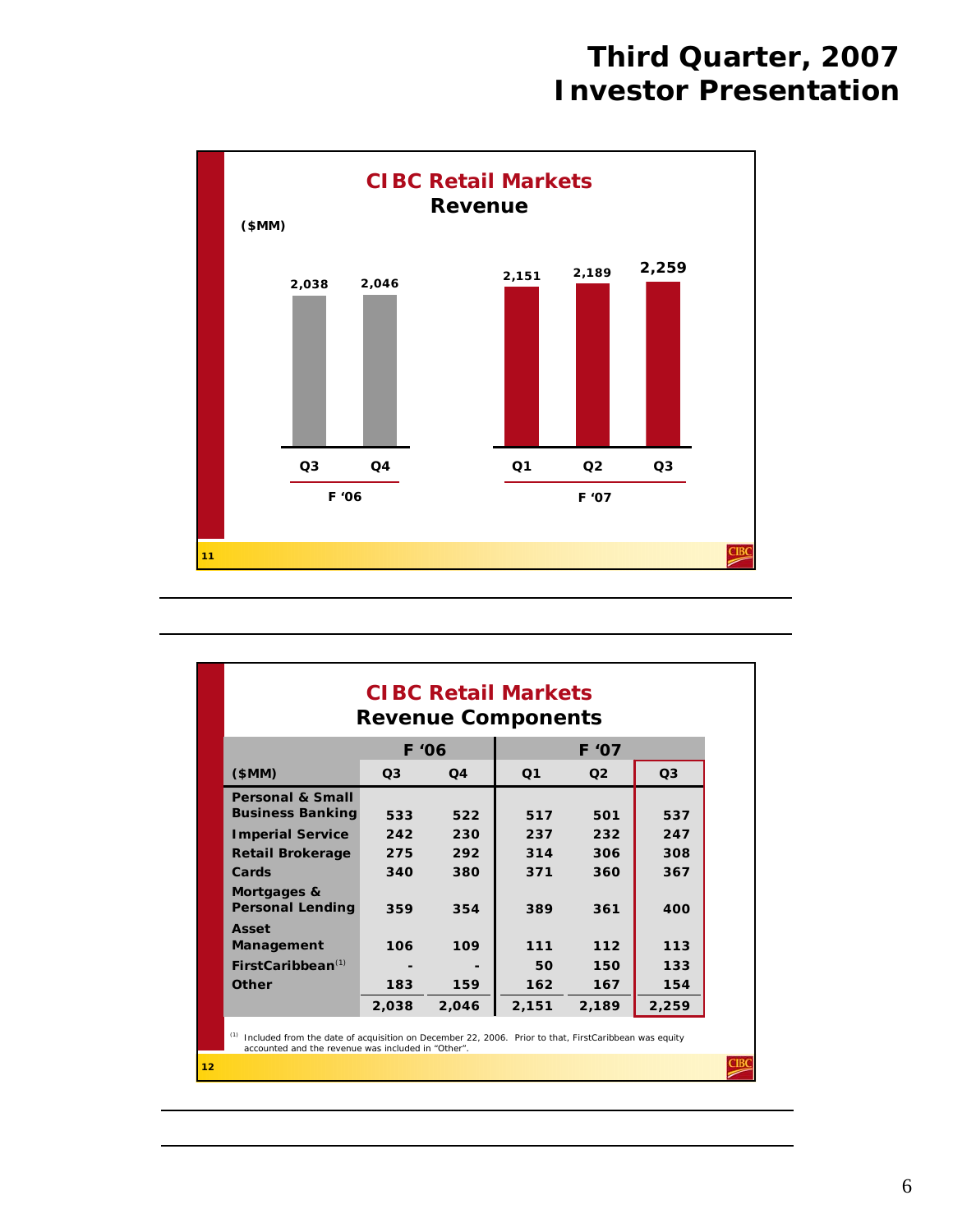|                                                                                                                       | <b>CIBC Retail Markets</b><br><b>Revenue Components</b>                                                                                                                                                 |                          |                          |                          |                          |                                                                                                        |  |  |  |  |  |
|-----------------------------------------------------------------------------------------------------------------------|---------------------------------------------------------------------------------------------------------------------------------------------------------------------------------------------------------|--------------------------|--------------------------|--------------------------|--------------------------|--------------------------------------------------------------------------------------------------------|--|--|--|--|--|
| (SMM)                                                                                                                 | O <sub>3</sub>                                                                                                                                                                                          | F '06<br>O <sub>4</sub>  | Q <sub>1</sub>           | F '07<br>Q <sub>2</sub>  | Q <sub>3</sub>           | Personal & Small                                                                                       |  |  |  |  |  |
| <b>Personal &amp; Small</b><br><b>Business Banking</b><br><b>Imperial Service</b><br><b>Retail Brokerage</b><br>Cards | 533<br>242<br>275<br>340                                                                                                                                                                                | 522<br>230<br>292<br>380 | 517<br>237<br>314<br>371 | 501<br>232<br>306<br>360 | 537<br>247<br>308<br>367 | <b>Business Banking</b><br>vs. Q2:<br>+ deposit balances up<br>+ sales commissions up<br>+ 3 more days |  |  |  |  |  |
| Mortgages &<br><b>Personal Lending</b><br>Asset<br>Management<br>$First Caribbean^{(1)}$<br>Other                     | 359<br>106<br>183                                                                                                                                                                                       | 354<br>109<br>159        | 389<br>111<br>50<br>162  | 361<br>112<br>150<br>167 | 400<br>113<br>133<br>154 | vs. 03/06:<br>+ deposit balances up<br>- spreads down<br>- sales commissions<br>down                   |  |  |  |  |  |
| (1)                                                                                                                   | 2,259<br>2.038<br>2,046<br>2,151<br>2,189<br>Included from the date of acquisition on December 22, 2006. Prior to that, FirstCaribbean was equity<br>accounted and the revenue was included in "Other". |                          |                          |                          |                          |                                                                                                        |  |  |  |  |  |
| 13                                                                                                                    |                                                                                                                                                                                                         |                          |                          |                          |                          |                                                                                                        |  |  |  |  |  |

|                                        | <b>CIBC Retail Markets</b><br><b>Revenue Components</b>                                                                                                    |                |                |                |                    |                                                       |  |  |  |  |
|----------------------------------------|------------------------------------------------------------------------------------------------------------------------------------------------------------|----------------|----------------|----------------|--------------------|-------------------------------------------------------|--|--|--|--|
|                                        | F '06<br>F '07                                                                                                                                             |                |                |                |                    |                                                       |  |  |  |  |
| \$MM)                                  | O <sub>3</sub>                                                                                                                                             | Q <sub>4</sub> | Q <sub>1</sub> | O <sub>2</sub> | Q <sub>3</sub>     | <b>Imperial Service</b>                               |  |  |  |  |
| <b>Personal &amp; Small</b>            |                                                                                                                                                            |                |                |                |                    | vs. 02:                                               |  |  |  |  |
| <b>Business Banking</b>                | 533                                                                                                                                                        | 522            | 517            | 501            | 537                | + sales commissions up                                |  |  |  |  |
| <b>Imperial Service</b>                | 242                                                                                                                                                        | 230            | 237            | 232            | $\left(247\right)$ | + 3 more days                                         |  |  |  |  |
| <b>Retail Brokerage</b>                | 275                                                                                                                                                        | 292            | 314            | 306            | 308                |                                                       |  |  |  |  |
| Cards                                  | 340                                                                                                                                                        | 380            | 371            | 360            | 367                |                                                       |  |  |  |  |
| Mortgages &<br><b>Personal Lending</b> | 359                                                                                                                                                        | 354            | 389            | 361            | 400                | vs. 03/06:<br>+ deposit balances up<br>- spreads down |  |  |  |  |
| Asset<br>Management                    | 106                                                                                                                                                        | 109            | 111            | 112            | 113                | - sales commissions<br>down                           |  |  |  |  |
| $FirstCaribbean^{(1)}$                 |                                                                                                                                                            |                | 50             | 150            | 133                |                                                       |  |  |  |  |
| Other                                  | 183                                                                                                                                                        | 159            | 162            | 167            | 154                |                                                       |  |  |  |  |
|                                        | 2,038                                                                                                                                                      | 2.046          | 2,151          | 2,189          | 2,259              |                                                       |  |  |  |  |
|                                        | Included from the date of acquisition on December 22, 2006. Prior to that, FirstCaribbean was equity<br>accounted and the revenue was included in "Other". |                |                |                |                    |                                                       |  |  |  |  |
| 14                                     |                                                                                                                                                            |                |                |                |                    |                                                       |  |  |  |  |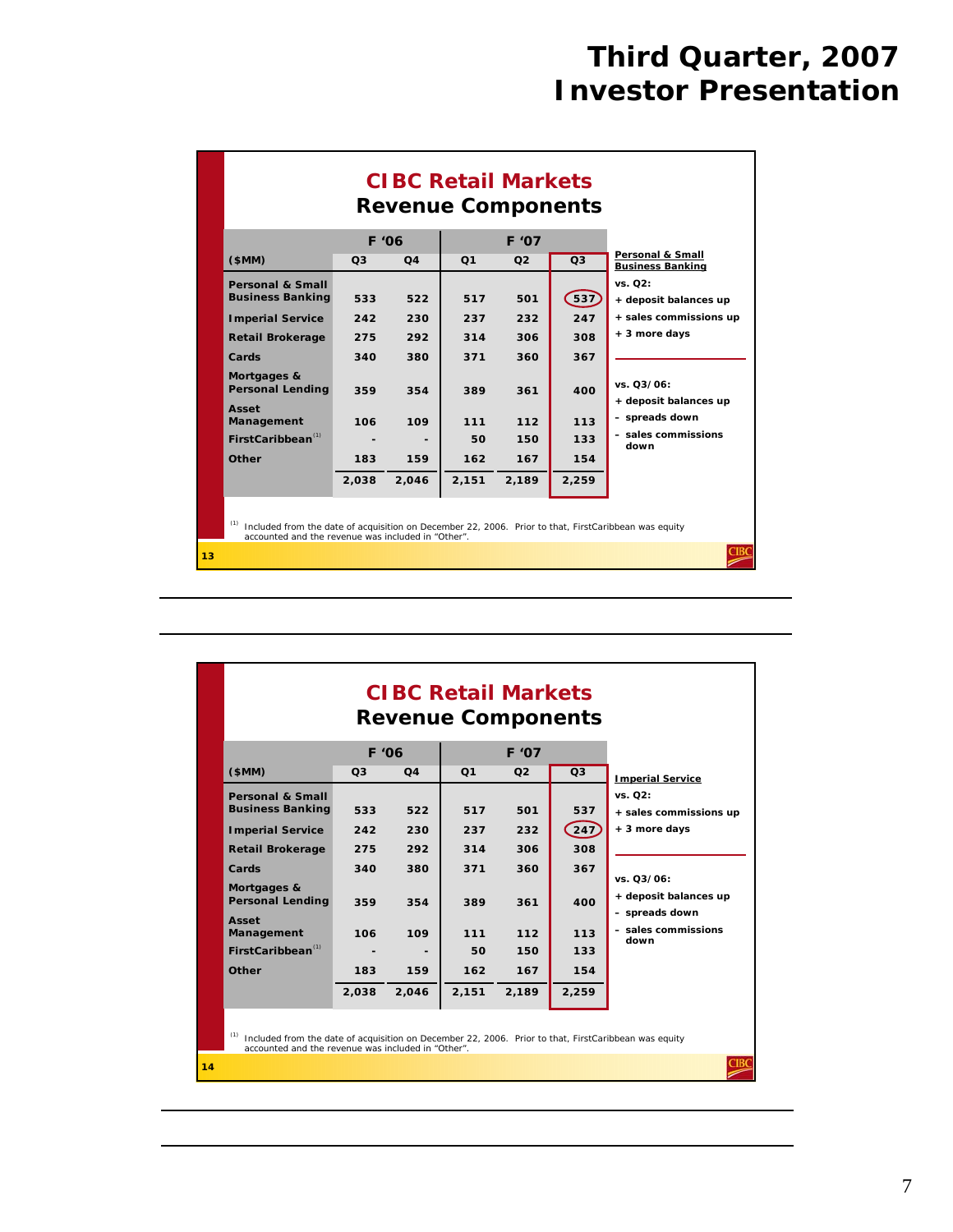|    | <b>CIBC Retail Markets</b><br><b>Revenue Components</b>                                                                                                                                                                    |                                                        |                                                        |                                                              |                                                               |                                                               |                                                                                                                                                                    |  |  |  |  |
|----|----------------------------------------------------------------------------------------------------------------------------------------------------------------------------------------------------------------------------|--------------------------------------------------------|--------------------------------------------------------|--------------------------------------------------------------|---------------------------------------------------------------|---------------------------------------------------------------|--------------------------------------------------------------------------------------------------------------------------------------------------------------------|--|--|--|--|
|    | (SMM)                                                                                                                                                                                                                      | F '06<br>Q <sub>3</sub>                                | Q4                                                     | Q <sub>1</sub>                                               | F '07<br>O <sub>2</sub>                                       | Q3                                                            |                                                                                                                                                                    |  |  |  |  |
|    | <b>Personal &amp; Small</b><br><b>Business Banking</b><br><b>Imperial Service</b><br><b>Retail Brokerage</b><br>Cards<br>Mortgages &<br><b>Personal Lending</b><br>Asset<br>Management<br>$First Caribbean^{(1)}$<br>Other | 533<br>242<br>275<br>340<br>359<br>106<br>183<br>2,038 | 522<br>230<br>292<br>380<br>354<br>109<br>159<br>2,046 | 517<br>237<br>314<br>371<br>389<br>111<br>50<br>162<br>2,151 | 501<br>232<br>306<br>360<br>361<br>112<br>150<br>167<br>2,189 | 537<br>247<br>308<br>367<br>400<br>113<br>133<br>154<br>2,259 | <b>Retail Brokerage</b><br>vs. 02:<br>+ annuitized revenue up<br>- new issues down<br>vs. 03/06:<br>+ annuitized revenue up<br>+ new issues up<br>+ commissions up |  |  |  |  |
| 15 | Included from the date of acquisition on December 22, 2006. Prior to that, FirstCaribbean was equity<br>accounted and the revenue was included in "Other".                                                                 |                                                        |                                                        |                                                              |                                                               |                                                               |                                                                                                                                                                    |  |  |  |  |

|    |                                                                                                                                                                                                                           |                                               |                                               | <b>CIBC Retail Markets</b><br><b>Revenue Components</b> |                                                      |                                                        |                                                                                                                                                         |  |  |  |
|----|---------------------------------------------------------------------------------------------------------------------------------------------------------------------------------------------------------------------------|-----------------------------------------------|-----------------------------------------------|---------------------------------------------------------|------------------------------------------------------|--------------------------------------------------------|---------------------------------------------------------------------------------------------------------------------------------------------------------|--|--|--|
|    |                                                                                                                                                                                                                           | <b>F</b> '06                                  |                                               |                                                         | F '07                                                |                                                        |                                                                                                                                                         |  |  |  |
|    | (SMM)                                                                                                                                                                                                                     | O <sub>3</sub>                                | Q4                                            | Q <sub>1</sub>                                          | O <sub>2</sub>                                       | O <sub>3</sub>                                         | Cards                                                                                                                                                   |  |  |  |
|    | <b>Personal &amp; Small</b><br><b>Business Banking</b><br><b>Imperial Service</b><br><b>Retail Brokerage</b><br>Cards<br>Mortgages &<br><b>Personal Lending</b><br>Asset<br>Management<br>$FirstCaribbean^{(1)}$<br>Other | 533<br>242<br>275<br>340<br>359<br>106<br>183 | 522<br>230<br>292<br>380<br>354<br>109<br>159 | 517<br>237<br>314<br>371<br>389<br>111<br>50<br>162     | 501<br>232<br>306<br>360<br>361<br>112<br>150<br>167 | 537<br>247<br>308<br>$367$<br>400<br>113<br>133<br>154 | vs. 02:<br>+ volumes up<br>+ 3 more days<br>- revolve rate down<br>(seasonal)<br>vs. 03/06:<br>+ balances up<br>+ purchase volumes up<br>- spreads down |  |  |  |
|    |                                                                                                                                                                                                                           | 2,038                                         | 2,046                                         | 2,151                                                   | 2,189                                                | 2,259                                                  |                                                                                                                                                         |  |  |  |
| 16 | Included from the date of acquisition on December 22, 2006. Prior to that, FirstCaribbean was equity<br>accounted and the revenue was included in "Other".                                                                |                                               |                                               |                                                         |                                                      |                                                        |                                                                                                                                                         |  |  |  |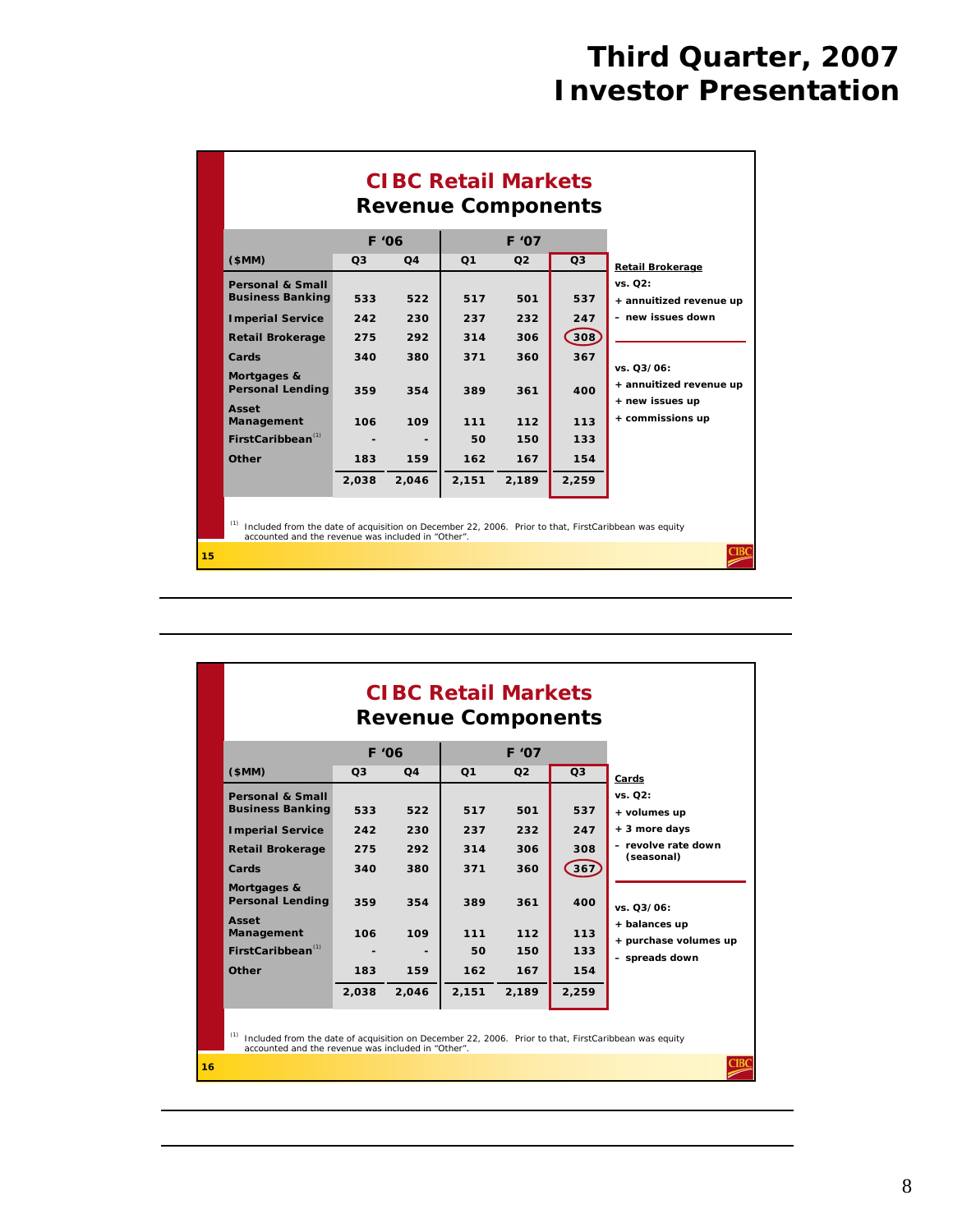|                                                                                                                                                            |                | <b>CIBC Retail Markets</b><br><b>Revenue Components</b> |                |                |                |                                         |
|------------------------------------------------------------------------------------------------------------------------------------------------------------|----------------|---------------------------------------------------------|----------------|----------------|----------------|-----------------------------------------|
|                                                                                                                                                            |                | F '06                                                   |                | F '07          |                | Mortgages & Personal<br>Lendina         |
| \$MM)                                                                                                                                                      | O <sub>3</sub> | O <sub>4</sub>                                          | O <sub>1</sub> | O <sub>2</sub> | Q <sub>3</sub> | vs. Q2:<br>+ residential balances       |
| <b>Personal &amp; Small</b>                                                                                                                                |                |                                                         |                |                |                | up 5%                                   |
| <b>Business Banking</b>                                                                                                                                    | 533            | 522                                                     | 517            | 501            | 537            | + 3 more days                           |
| <b>Imperial Service</b>                                                                                                                                    | 242            | 230                                                     | 237            | 232            | 247            | + prepayment cash<br>penalties up       |
| <b>Retail Brokerage</b>                                                                                                                                    | 275            | 292                                                     | 314            | 306            | 308            | + securitization revenue                |
| Cards                                                                                                                                                      | 340            | 380                                                     | 371            | 360            | 367            | up<br>- spreads down                    |
| Mortgages &<br><b>Personal Lending</b>                                                                                                                     | 359            | 354                                                     | 389            | 361            | 400            | - commissions paid up                   |
| Asset<br>Management                                                                                                                                        | 106            | 109                                                     | 111            | 112            | 113            | vs. 03/06:<br>+ residential balances up |
| First Caribbean <sup>(1)</sup>                                                                                                                             |                |                                                         | 50             | 150            | 133            | 12%                                     |
| Other                                                                                                                                                      | 183            | 159                                                     | 162            | 167            | 154            | + prepayment cash<br>penalties up       |
|                                                                                                                                                            | 2.038          | 2.046                                                   | 2,151          | 2,189          | 2,259          | + securitization revenue<br>up          |
|                                                                                                                                                            |                |                                                         |                |                |                | - spreads down                          |
| Included from the date of acquisition on December 22, 2006. Prior to that, FirstCaribbean was equity<br>accounted and the revenue was included in "Other". |                |                                                         |                |                |                |                                         |
| 17                                                                                                                                                         |                |                                                         |                |                |                |                                         |

|    |                                                |                |                | <b>CIBC Retail Markets</b><br><b>Revenue Components</b> |                |       |                                                                                                                                                                                                                                 |
|----|------------------------------------------------|----------------|----------------|---------------------------------------------------------|----------------|-------|---------------------------------------------------------------------------------------------------------------------------------------------------------------------------------------------------------------------------------|
|    |                                                | F '06          |                |                                                         | F '07          |       |                                                                                                                                                                                                                                 |
|    | (SMM)                                          | Q <sub>3</sub> | O <sub>4</sub> | Q <sub>1</sub>                                          | O <sub>2</sub> | Q3    | FirstCaribbean                                                                                                                                                                                                                  |
|    | <b>Personal &amp; Small</b>                    |                |                |                                                         |                |       | vs. 02:                                                                                                                                                                                                                         |
|    | <b>Business Banking</b>                        | 533            | 522            | 517                                                     | 501            | 537   | - FX rate                                                                                                                                                                                                                       |
|    | <b>Imperial Service</b>                        | 242            | 230            | 237                                                     | 232            | 247   | - Treasury revenue<br>down                                                                                                                                                                                                      |
|    | <b>Retail Brokerage</b>                        | 275            | 292            | 314                                                     | 306            | 308   |                                                                                                                                                                                                                                 |
|    | Cards                                          | 340            | 380            | 371                                                     | 360            | 367   |                                                                                                                                                                                                                                 |
|    | Mortgages &<br><b>Personal Lending</b>         | 359            | 354            | 389                                                     | 361            | 400   |                                                                                                                                                                                                                                 |
|    | Asset<br>Management                            | 106            | 109            | 111                                                     | 112            | 113   |                                                                                                                                                                                                                                 |
|    | $FirstCaribbean^{(1)}$                         |                |                | 50                                                      | 150            | 133   |                                                                                                                                                                                                                                 |
|    | Other                                          | 183            | 159            | 162                                                     | 167            | 154   |                                                                                                                                                                                                                                 |
|    |                                                | 2,038          | 2,046          | 2,151                                                   | 2,189          | 2,259 |                                                                                                                                                                                                                                 |
|    | of CIBC internal transfer pricing allocations. |                |                |                                                         |                |       | Included from the date of acquisition on December 22, 2006. Prior to that, FirstCaribbean was equity accounted<br>and the revenue was included in "Other". Does not exactly map from FirstCaribbean's published results because |
| 18 |                                                |                |                |                                                         |                |       |                                                                                                                                                                                                                                 |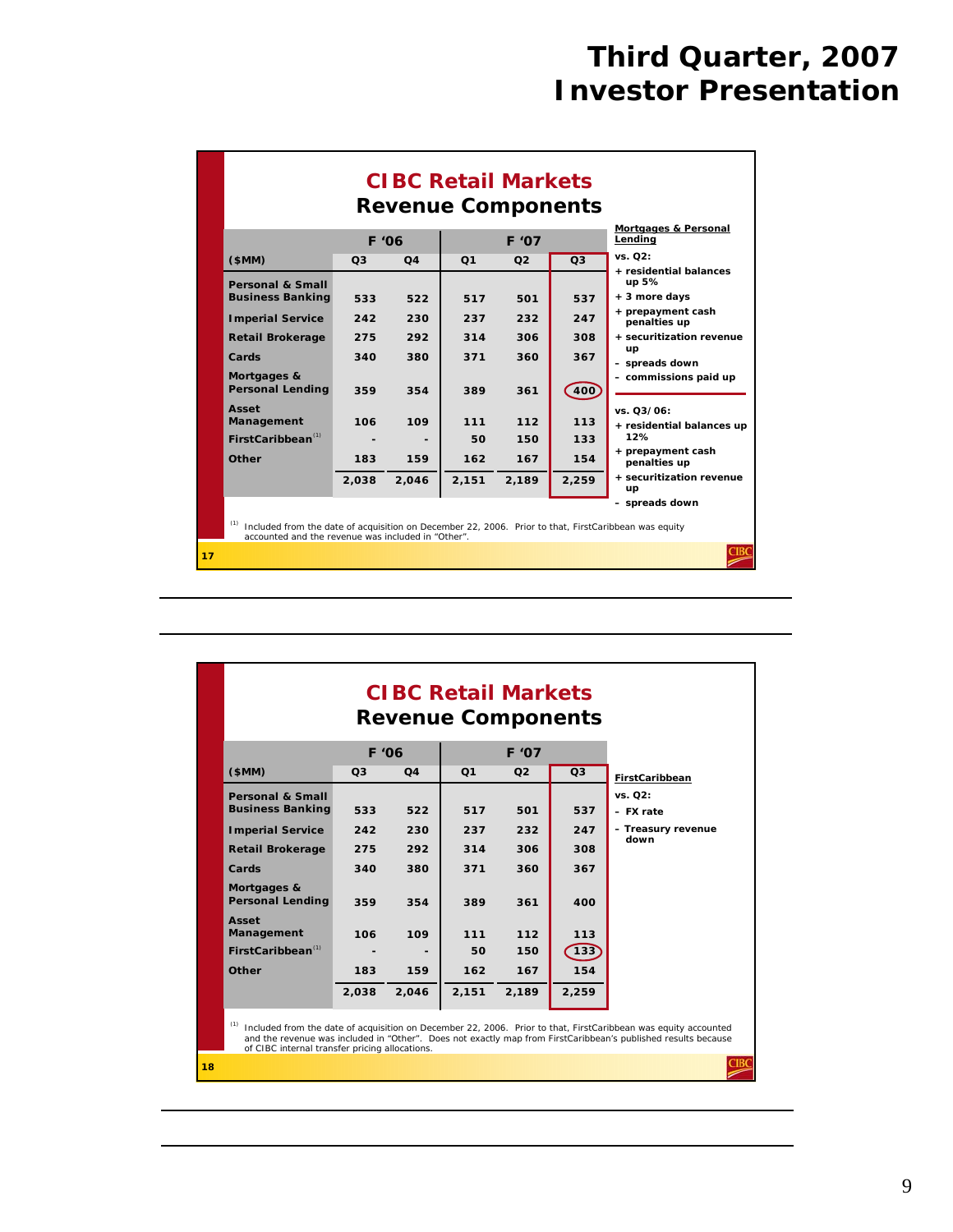|                                                                                                                                                                   | F '06          |                |                | F '07          | <b>Revenue Components</b> |                               |
|-------------------------------------------------------------------------------------------------------------------------------------------------------------------|----------------|----------------|----------------|----------------|---------------------------|-------------------------------|
| (SMM)                                                                                                                                                             | O <sub>3</sub> | Q <sub>4</sub> | Q <sub>1</sub> | O <sub>2</sub> | Q3                        | Other                         |
| <b>Personal &amp; Small</b><br><b>Business Banking</b>                                                                                                            | 533            | 522            | 517            | 501            | 537                       | vs. Q2:<br>- Treasury revenue |
| <b>Imperial Service</b>                                                                                                                                           | 242            | 230            | 237            | 232            | 247                       | down                          |
| <b>Retail Brokerage</b>                                                                                                                                           | 275            | 292            | 314            | 306            | 308                       |                               |
| Cards                                                                                                                                                             | 340            | 380            | 371            | 360            | 367                       |                               |
| Mortgages &<br><b>Personal Lending</b>                                                                                                                            | 359            | 354            | 389            | 361            | 400                       |                               |
| Asset<br>Management                                                                                                                                               | 106            | 109            | 111            | 112            | 113                       |                               |
| $FirstCaribbean^{(1)}$                                                                                                                                            |                |                | 50             | 150            | 133                       |                               |
| Other                                                                                                                                                             | 183            | 159            | 162            | 167            | 154                       |                               |
|                                                                                                                                                                   | 2,038          | 2,046          | 2,151          | 2,189          | 2,259                     |                               |
| (1)<br>Included from the date of acquisition on December 22, 2006. Prior to that, FirstCaribbean was equity<br>accounted and the revenue was included in "Other". |                |                |                |                |                           |                               |

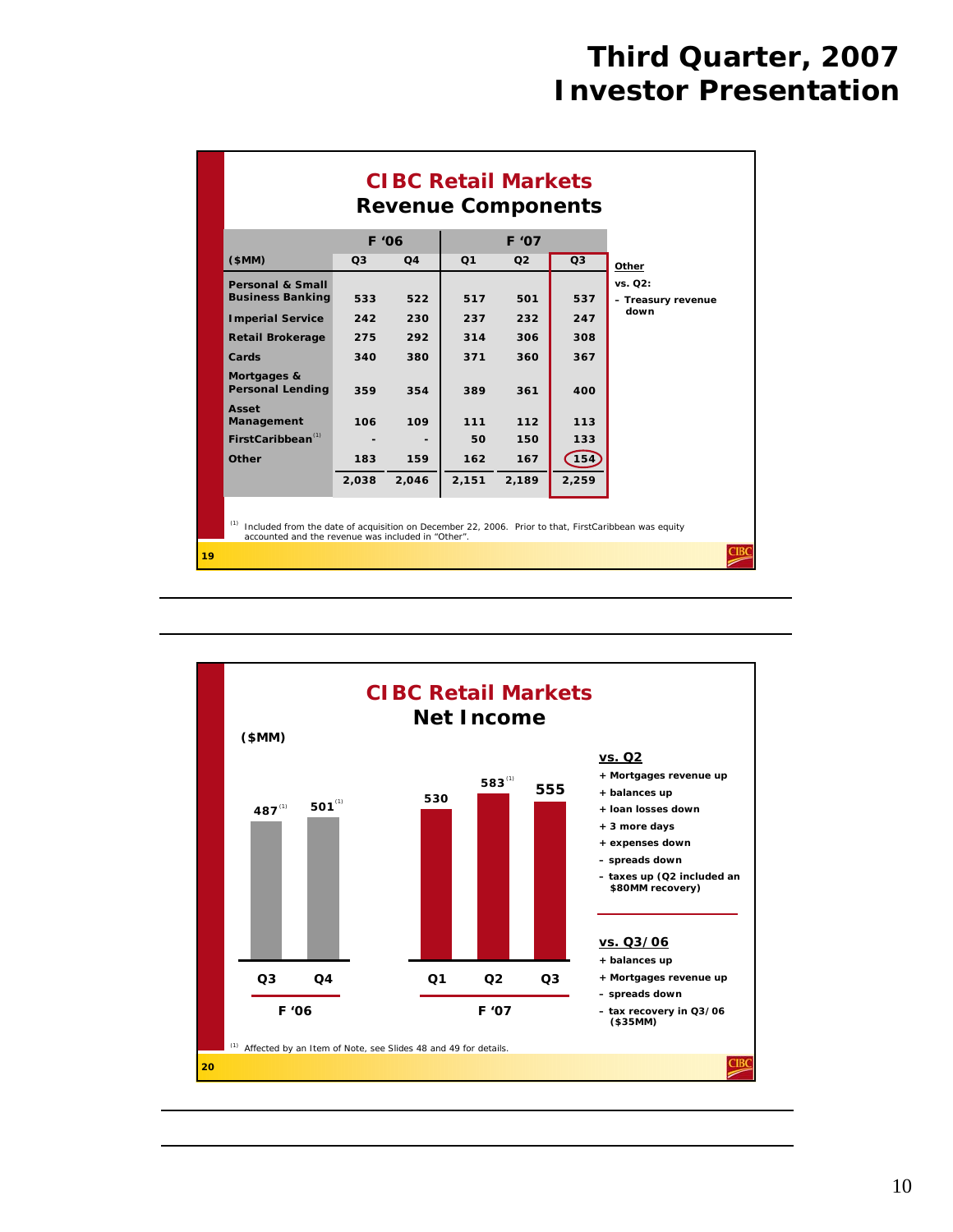

|                                                                                                                                                      | <b>CIBC World Markets</b><br><b>Revenue Components</b> |             |                |             |                |  |  |
|------------------------------------------------------------------------------------------------------------------------------------------------------|--------------------------------------------------------|-------------|----------------|-------------|----------------|--|--|
|                                                                                                                                                      | F '06                                                  |             | F '07          |             |                |  |  |
| \$MM)                                                                                                                                                | Q <sub>3</sub>                                         | Q4          | Q <sub>1</sub> | Q2          | Q <sub>3</sub> |  |  |
| <b>Capital Markets</b>                                                                                                                               | 325                                                    | 351         | 449            | 351         | $28^{(1)}$     |  |  |
| <b>Investment Banking &amp;</b><br><b>Credit Products</b>                                                                                            | $217$ <sup>(1)</sup>                                   | $242^{(1)}$ | $204^{(1)}$    | $247^{(1)}$ | $328^{(1)}$    |  |  |
| <b>Commercial Banking</b>                                                                                                                            | 126                                                    | 125         | $121$          | $121$       | 127            |  |  |
| <b>Merchant Banking</b>                                                                                                                              | 90                                                     | 61          | 77             | 85          | 161            |  |  |
| Other                                                                                                                                                | $(22)^{^{(1)}}$                                        | (5)         | (5)            | (24)        | 3              |  |  |
| Total Revenue (TEB) <sup>(2)</sup>                                                                                                                   | 736                                                    | 774         | 846            | 780         | 647            |  |  |
| <b>Total Revenue</b>                                                                                                                                 | 677                                                    | 697         | 784            | 726         | 582            |  |  |
| Affected by an Item of Note, see Slides 48 and 49 for details.<br><sup>(2)</sup> Taxable equivalent basis. Non-GAAP financial measure, see Slide 50. |                                                        |             |                |             |                |  |  |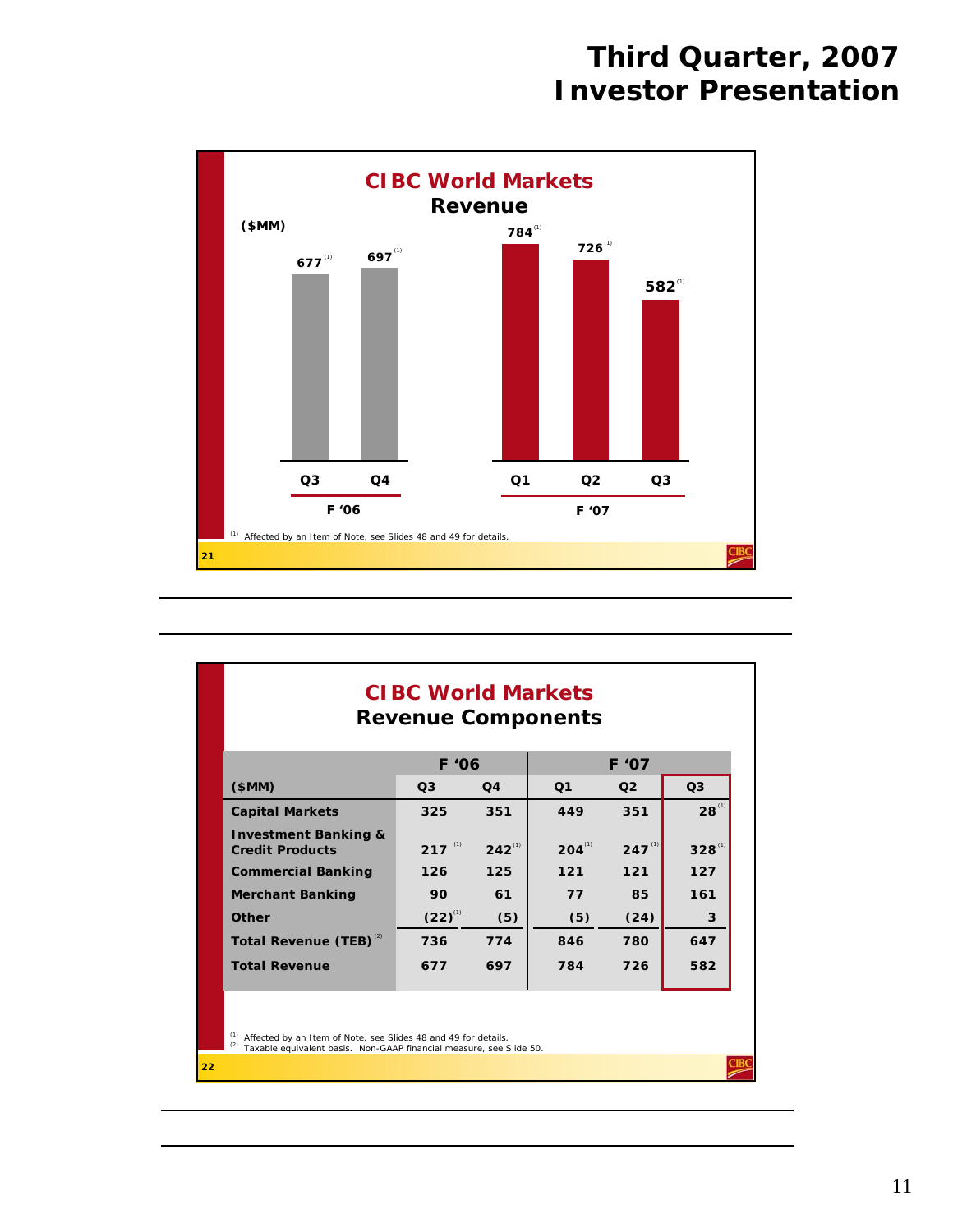

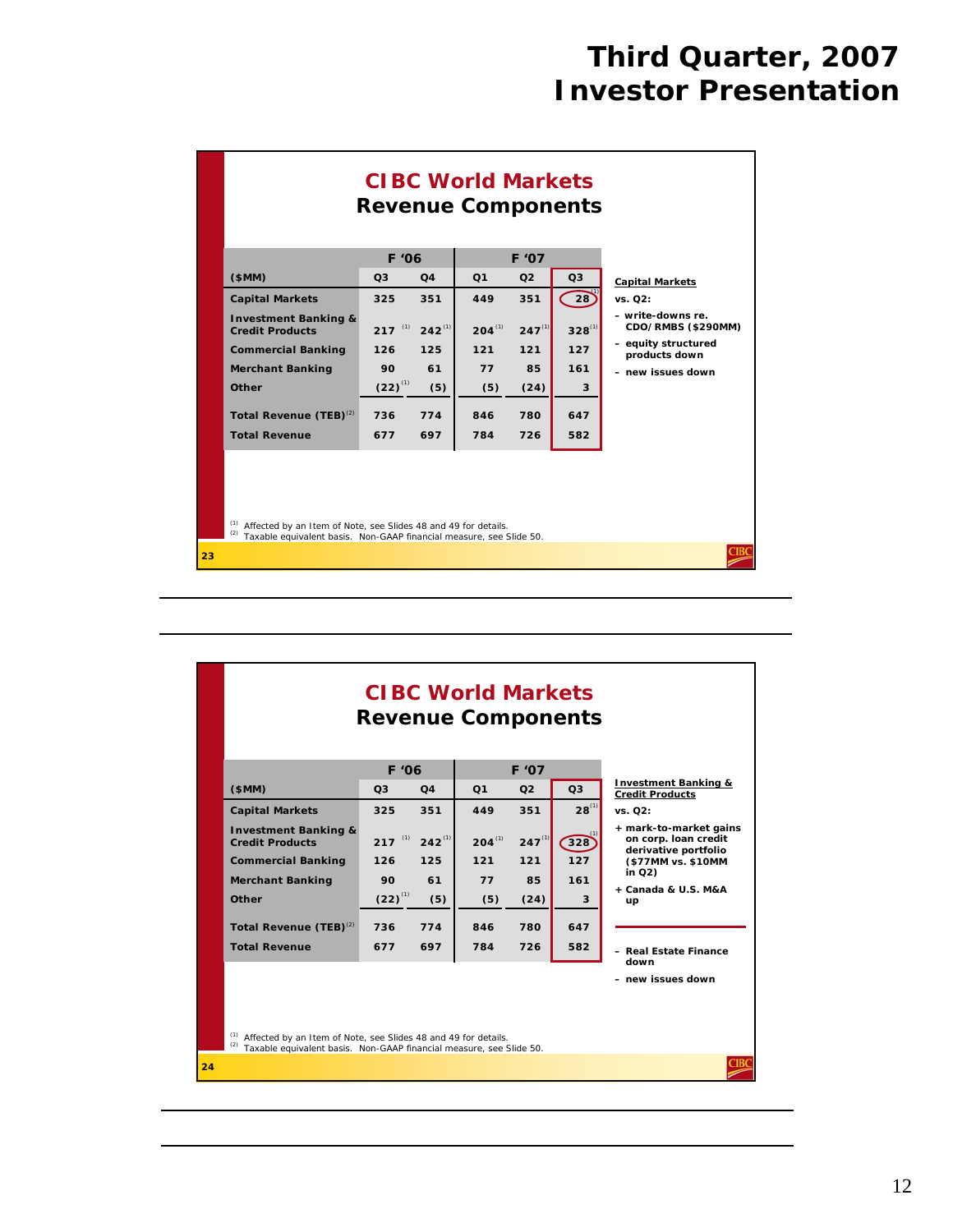

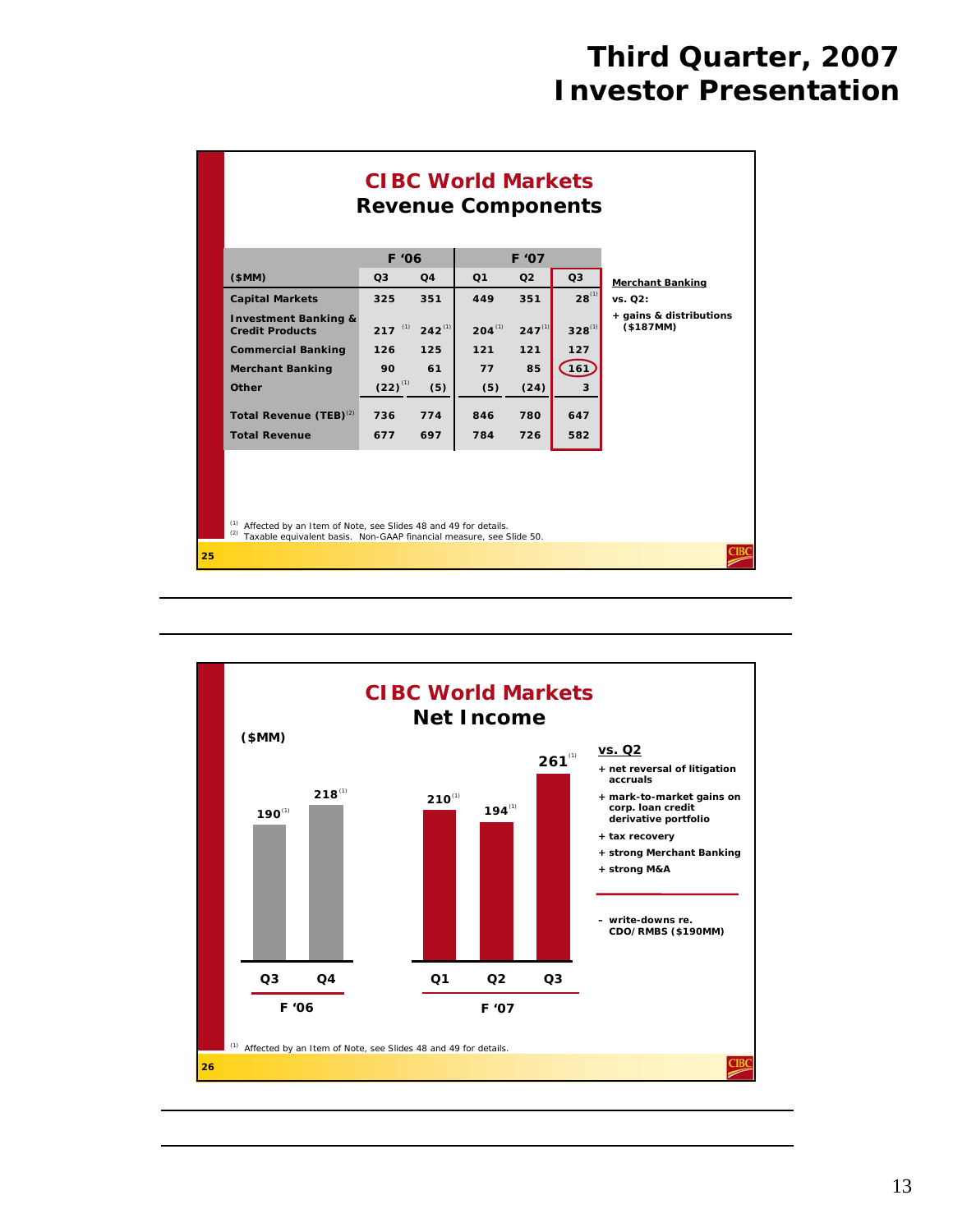

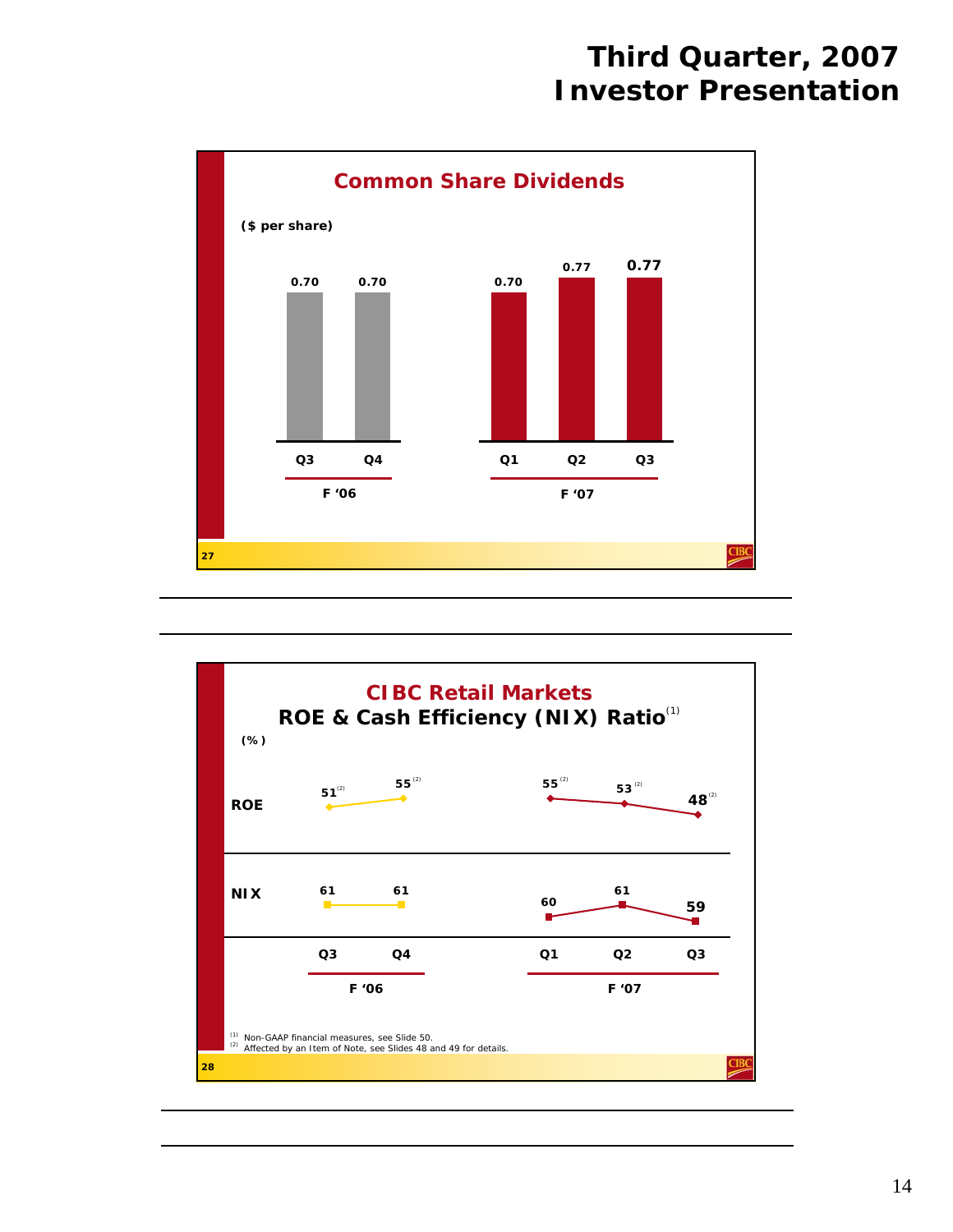

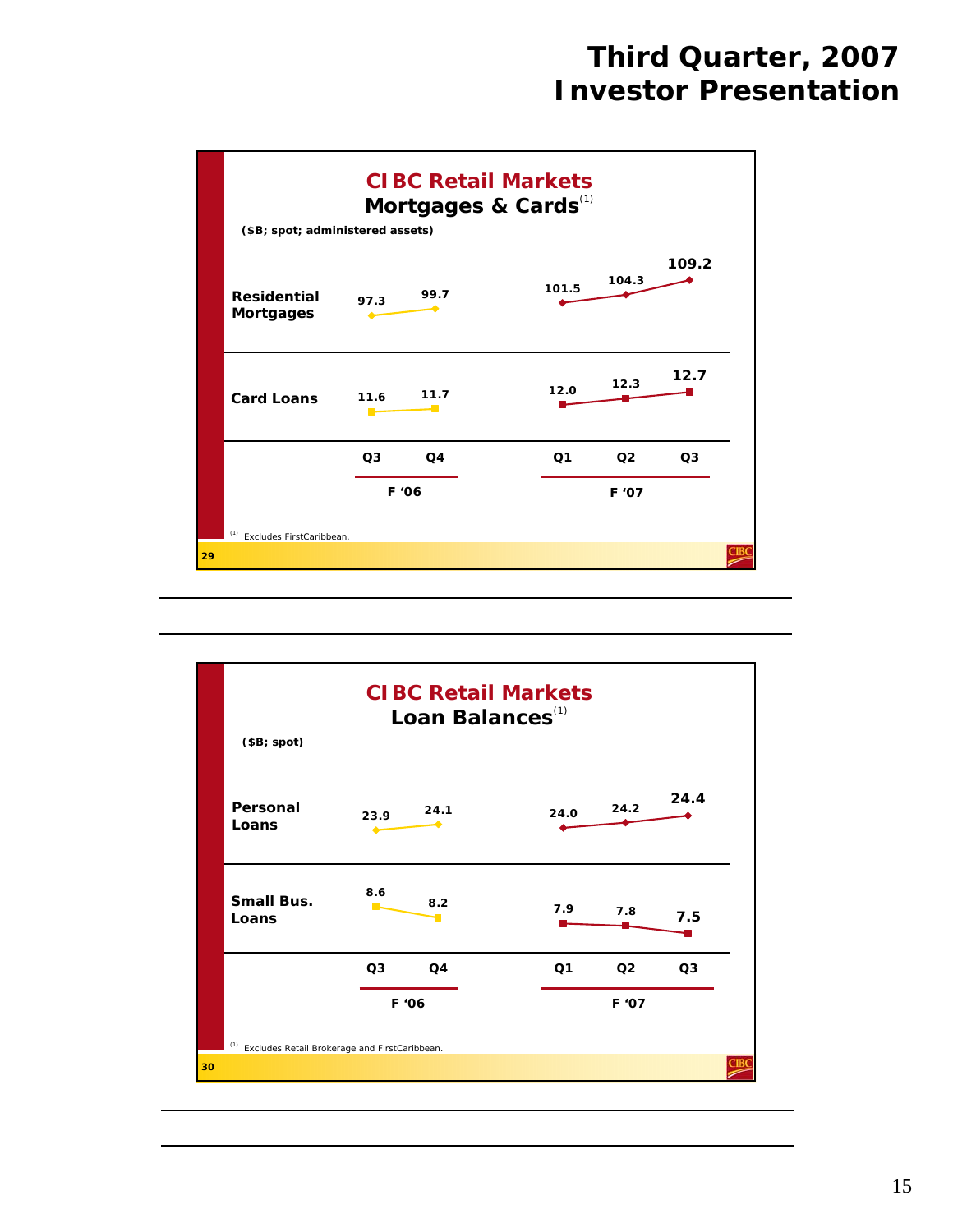

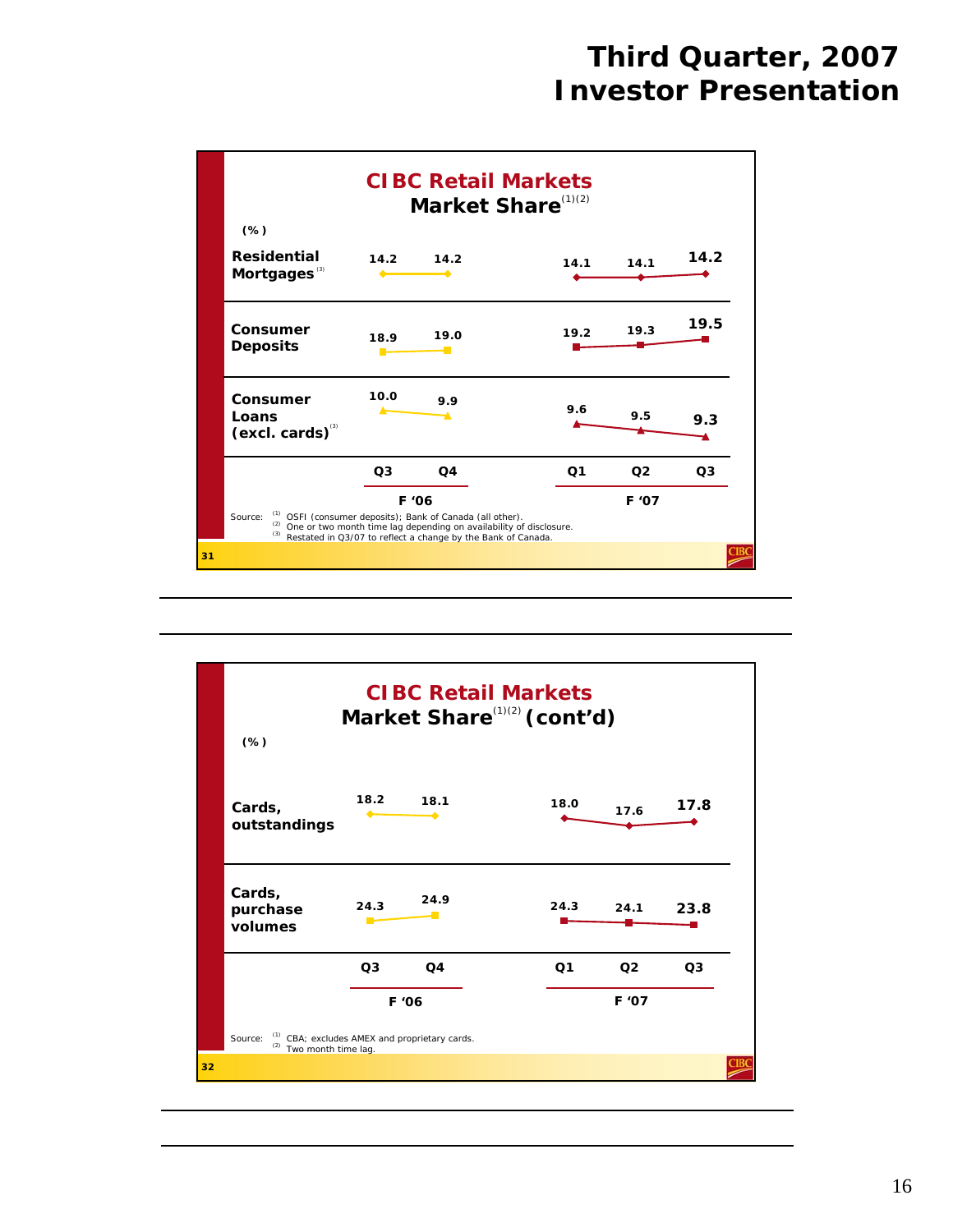

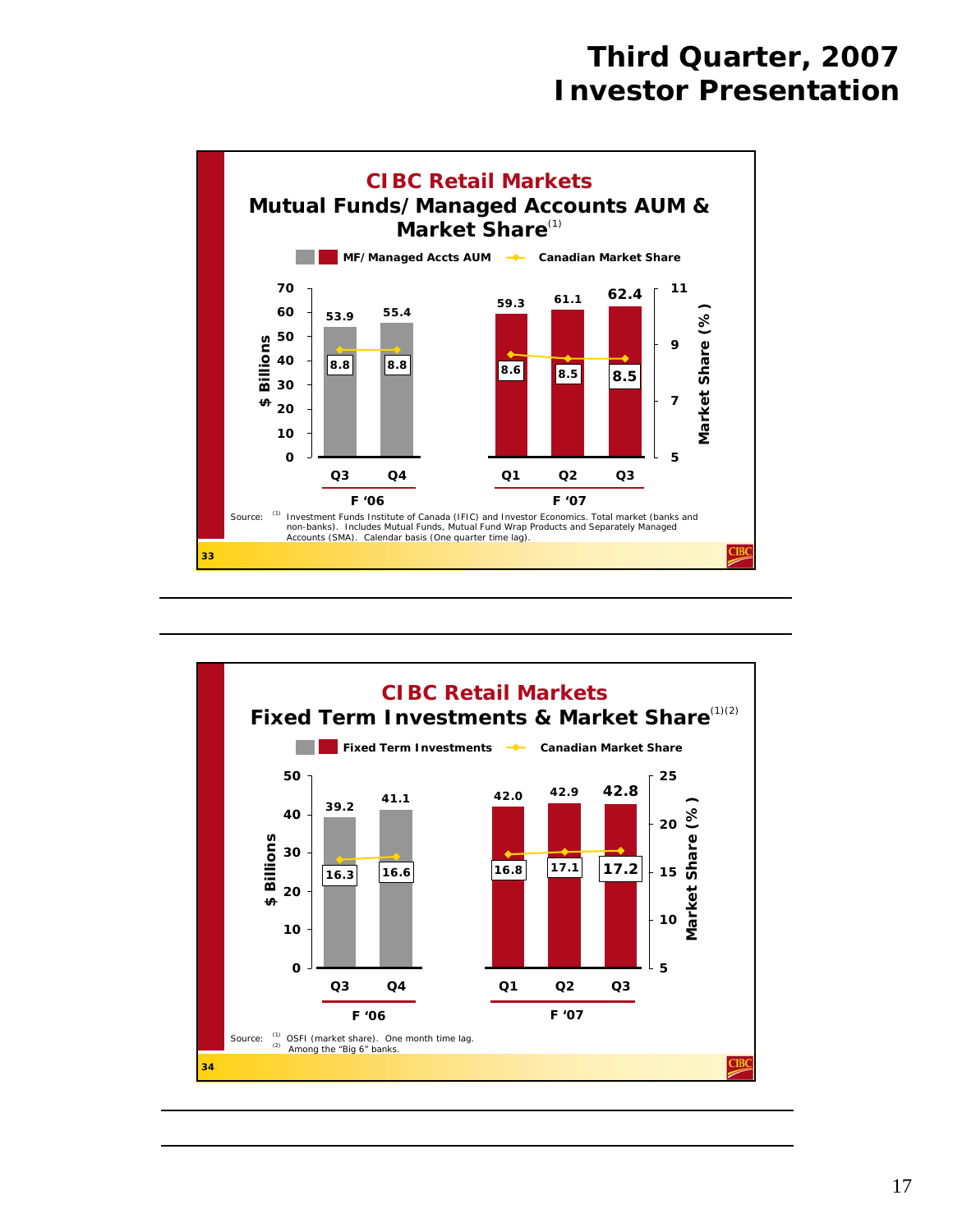

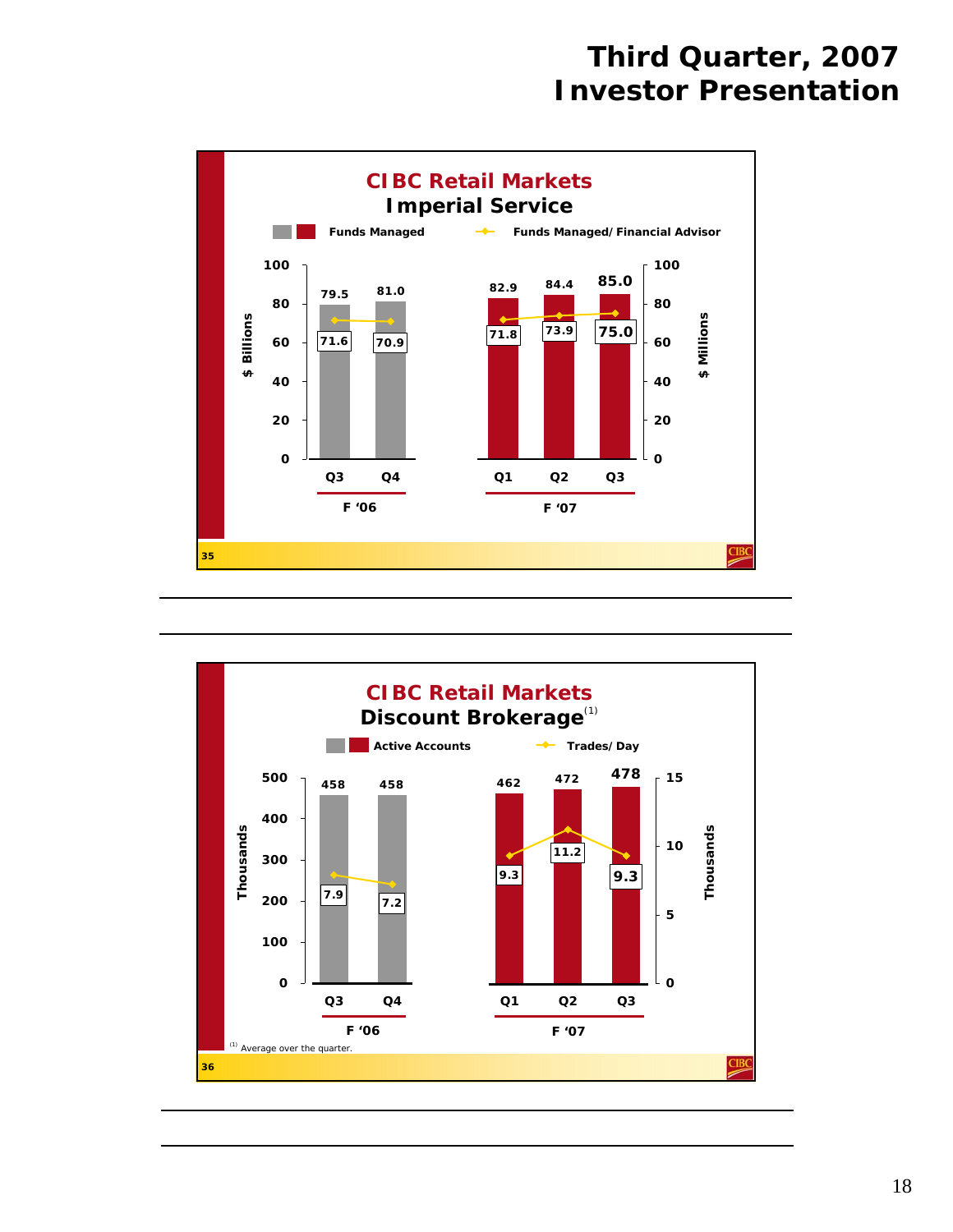

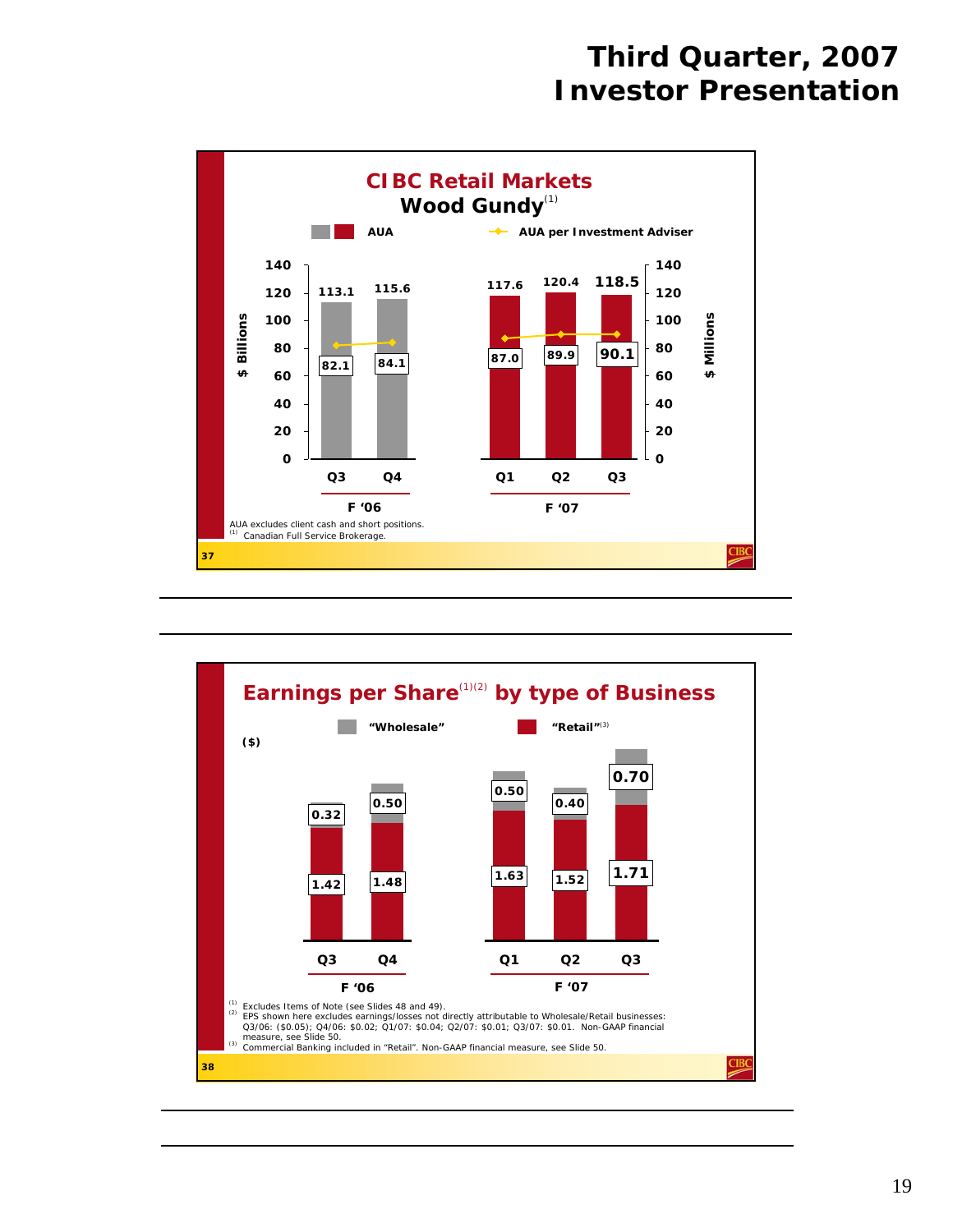|                                                                                                                                                                       |                | Revenue        |                |                | <b>Net Income</b> |                |  |
|-----------------------------------------------------------------------------------------------------------------------------------------------------------------------|----------------|----------------|----------------|----------------|-------------------|----------------|--|
|                                                                                                                                                                       | F '06          | F '07          |                | F '06          | F '07             |                |  |
| \$MM)                                                                                                                                                                 | O <sub>3</sub> | Q <sub>2</sub> | Q <sub>3</sub> | Q <sub>3</sub> | Q <sub>2</sub>    | Q <sub>3</sub> |  |
| <b>CIBC Retail Markets</b>                                                                                                                                            | 2,038          | 2,189          | 2,259          | $487^{(2)}$    | $583^{(2)}$       | 555            |  |
| <b>Plus: Commercial</b><br><b>Banking</b>                                                                                                                             | 126            | $121$          | 127            | 44             | 34                | 42             |  |
|                                                                                                                                                                       | 2,164          | 2,310          | 2,386          | 531            | 617               | 597            |  |
| (1) Commercial Banking included in Retail. Non-GAAP financial measure, see Slide 50.<br><sup>(2)</sup> Affected by an Item of Note, see Slides 48 and 49 for details. |                |                |                |                |                   |                |  |

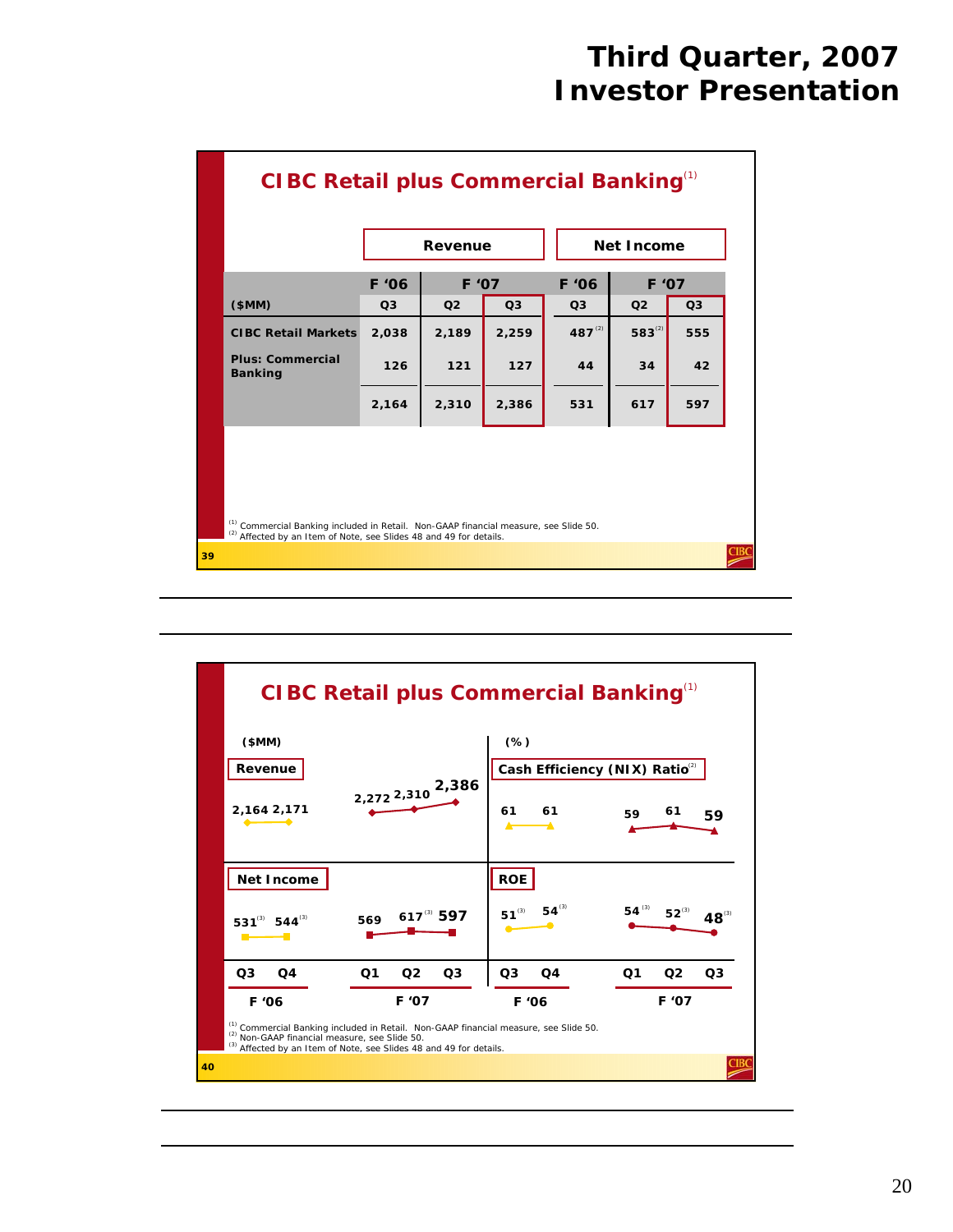

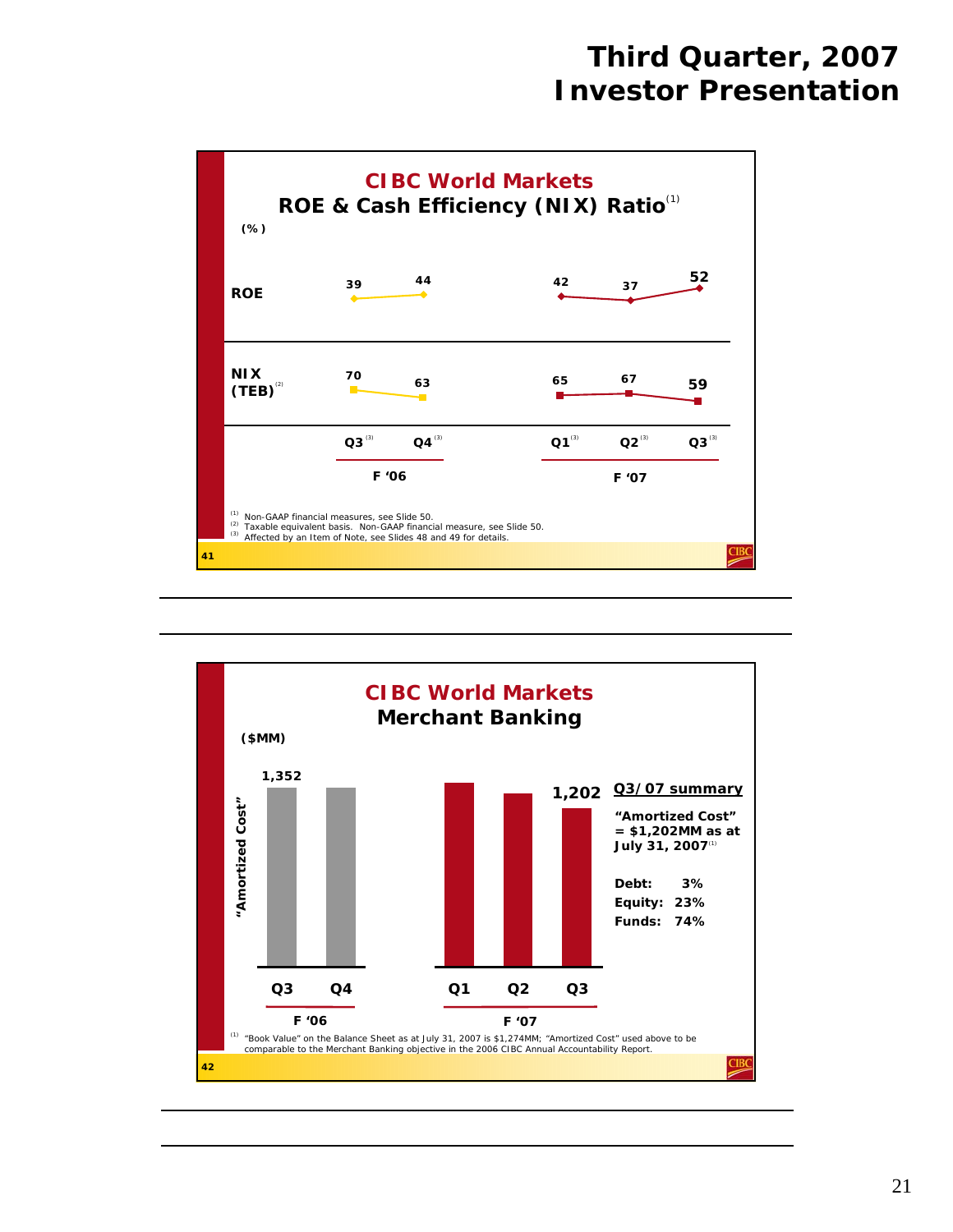

| \$MM)                      | F '06<br>Q3          | Q <sub>4</sub> | Q <sub>1</sub> | F '07<br>Q <sub>2</sub> | Q <sub>3</sub> |
|----------------------------|----------------------|----------------|----------------|-------------------------|----------------|
| <b>CIBC Retail Markets</b> | $363$ <sup>(2)</sup> | $384^{(2)}$    | 405            | 442 $^{(2)}$            | 410            |
| <b>CIBC World Markets</b>  | $128$ <sup>(2)</sup> | $154^{\circ}$  | $146^{^{(2)}}$ | $127^{2}$               | $197^{2}$      |
| <b>Corporate and Other</b> | $(19)^{^{(2)}}$      | $95^{2}$       | 26             | $29^{(2)}$              | 15             |
| <b>Total CIBC</b>          | 472                  | 633            | 577            | 598                     | 622            |
|                            |                      |                |                |                         |                |
|                            |                      |                |                |                         |                |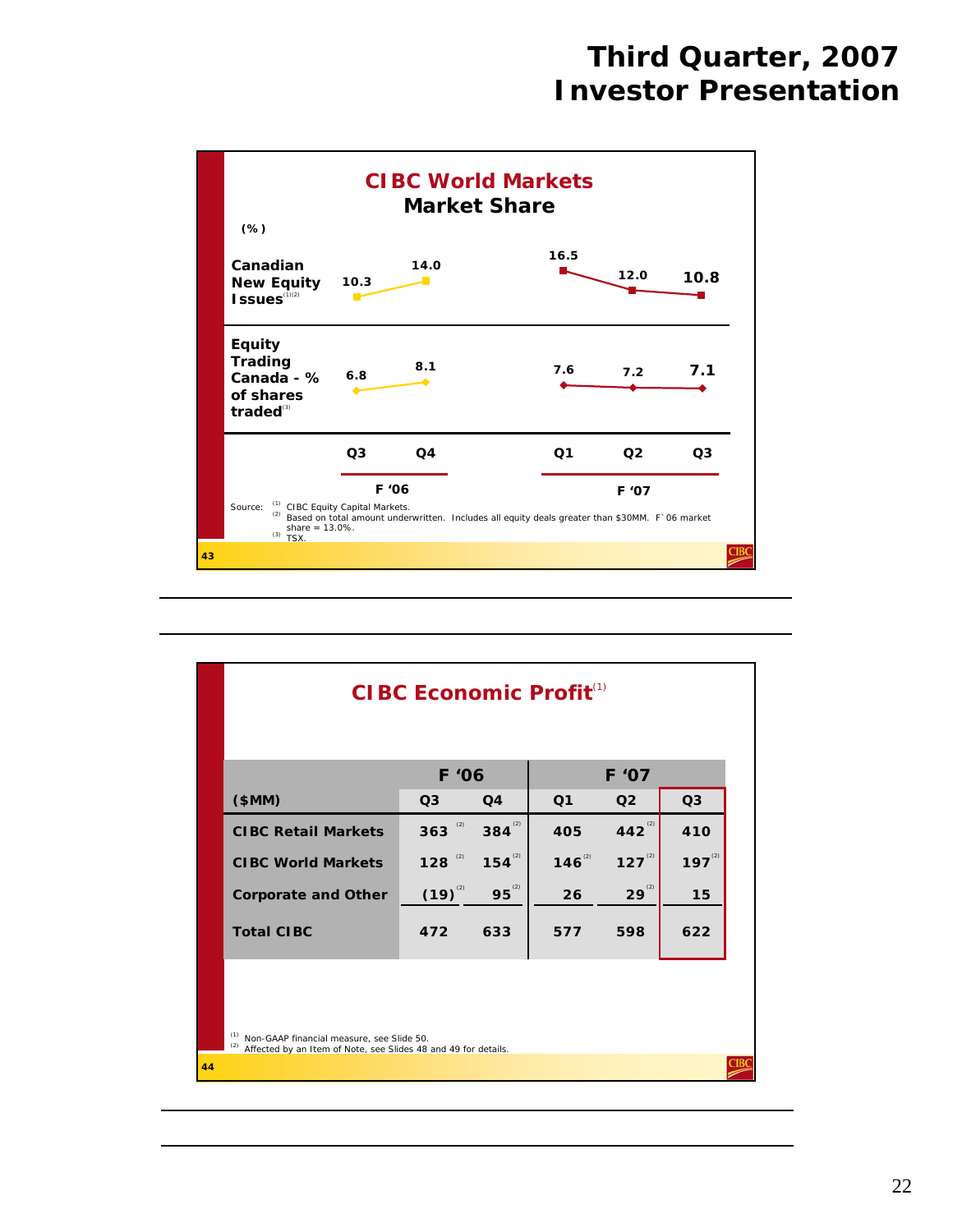|    | <b>Behind the Reported NIMs</b>                                                                                                                                                                                                                                                                                                                                                   |                |                |  |  |  |  |
|----|-----------------------------------------------------------------------------------------------------------------------------------------------------------------------------------------------------------------------------------------------------------------------------------------------------------------------------------------------------------------------------------|----------------|----------------|--|--|--|--|
|    |                                                                                                                                                                                                                                                                                                                                                                                   | F '07          |                |  |  |  |  |
|    |                                                                                                                                                                                                                                                                                                                                                                                   | Q <sub>2</sub> | Q <sub>3</sub> |  |  |  |  |
|    | <b>Reported NIM</b>                                                                                                                                                                                                                                                                                                                                                               | 1.36%          | 1.41%          |  |  |  |  |
|    | Reported NIM (TEB) <sup>(1)</sup>                                                                                                                                                                                                                                                                                                                                                 | 1.42%          | 1.49%          |  |  |  |  |
|    | NIM (TEB) $^{(1)}$                                                                                                                                                                                                                                                                                                                                                                |                |                |  |  |  |  |
|    | $-$ excluding fixed assets                                                                                                                                                                                                                                                                                                                                                        | 1.63%          | 1.70%          |  |  |  |  |
|    | excluding trading assets and<br>$\mathcal{R}$<br>adding back securitizations <sup>(3)</sup>                                                                                                                                                                                                                                                                                       | 2.45%          | 2.46%          |  |  |  |  |
|    | - excluding other NII <sup>(4)</sup><br>$\mathcal{R}$                                                                                                                                                                                                                                                                                                                             | 2.55%          | 2.53%          |  |  |  |  |
|    | - excluding all Wholesale & Other<br>$\mathcal{R}_{\mathcal{L}}$                                                                                                                                                                                                                                                                                                                  | 2.24%          | 2.22%          |  |  |  |  |
|    | (1)<br>Taxable equivalent basis. Non-GAAP financial measure, see Slide 50.<br>(2)<br>And other non-interest earning assets.<br>(3)<br>i.e., to assess NIM on all originated product, independent of securitization.<br>(4)<br>e.g., interest on tax settlements; interest expense re. preferred share dividends and premiums; adoption<br>of the Financial Instruments standards. |                |                |  |  |  |  |
| 45 |                                                                                                                                                                                                                                                                                                                                                                                   |                |                |  |  |  |  |

|                                                                                                                                                                                                                                                                                                                                                                                                                                                              | F'06           |                         |                |                |                |
|--------------------------------------------------------------------------------------------------------------------------------------------------------------------------------------------------------------------------------------------------------------------------------------------------------------------------------------------------------------------------------------------------------------------------------------------------------------|----------------|-------------------------|----------------|----------------|----------------|
| \$MM)                                                                                                                                                                                                                                                                                                                                                                                                                                                        | Q <sub>3</sub> | Q <sub>4</sub>          | Q <sub>1</sub> | Q <sub>2</sub> | Q <sub>3</sub> |
| Gains/(Losses) <sup>(1)</sup>                                                                                                                                                                                                                                                                                                                                                                                                                                | 60             | 72                      | 3              | (16)           | 22             |
| $SAR^{(2)}$ hedge revenue/(expense)                                                                                                                                                                                                                                                                                                                                                                                                                          | (10)           | 16                      | 19             | (4)            | (7)            |
| Income from equity-accounted<br>investments                                                                                                                                                                                                                                                                                                                                                                                                                  | 24             | $\overline{\mathbf{z}}$ | 35             | 20             | 11             |
| Gains/(Losses) on non-trading<br>derivatives <sup>(3)</sup>                                                                                                                                                                                                                                                                                                                                                                                                  | $(3)^{^{(4)}}$ | $(25)^{^{(4)}}$         | $7^{(4)}$      | $48^{(4)}$     | $79^{(4)}$     |
| <b>Cost of Credit Hedges</b>                                                                                                                                                                                                                                                                                                                                                                                                                                 | (16)           | (16)                    | (16)           | (12)           | (11)           |
| $Other^{(5)}$                                                                                                                                                                                                                                                                                                                                                                                                                                                | 77             | 72                      | 75             | 77             | 79             |
|                                                                                                                                                                                                                                                                                                                                                                                                                                                              | 132            | 126                     | 123            | 113            | 173            |
| (1)<br>On sale of loans, equity-accounted investments and limited partnerships.<br>(2)<br>Stock Appreciation Rights. Gains/(losses) offset in the Incentive Bonuses line of Employee Compensation.<br>Positive when shares appreciate (and vice versa).<br>(3)<br>Results prior to Q1/07 also include AcG-13 gains/(losses) on ineffective hedges.<br>Affected by an Item of Note, see Slides 48 and 49 for details.<br>Includes other commissions and fees. |                |                         |                |                |                |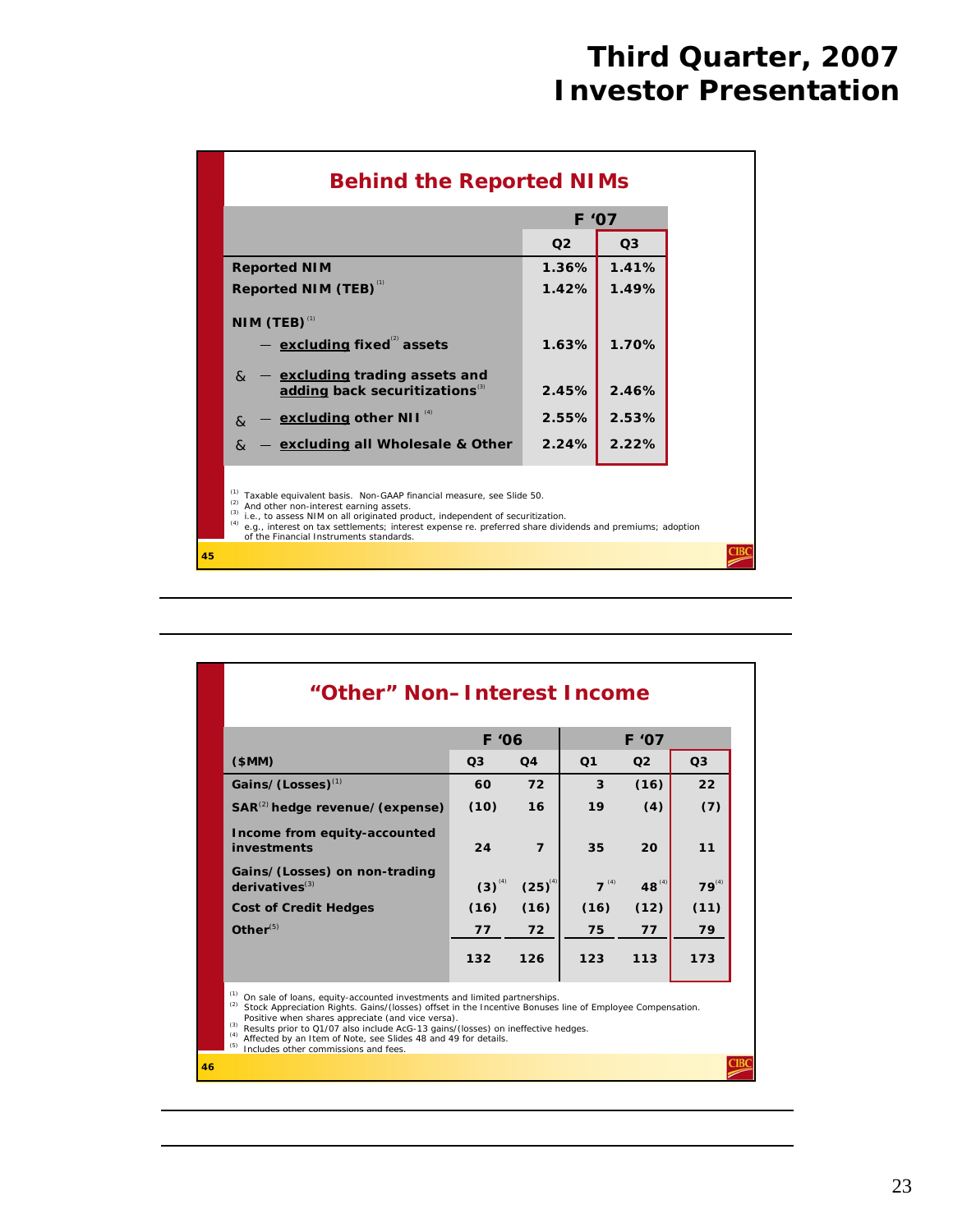|                                            | (A)                                                                                                                                                                                                                                                                                                                                                                                                           | (B)                          |                           | $(B \div A)$                          |                                  |  |  |
|--------------------------------------------|---------------------------------------------------------------------------------------------------------------------------------------------------------------------------------------------------------------------------------------------------------------------------------------------------------------------------------------------------------------------------------------------------------------|------------------------------|---------------------------|---------------------------------------|----------------------------------|--|--|
| (SMM)                                      | <b>Net Income</b><br><b>Before Tax</b>                                                                                                                                                                                                                                                                                                                                                                        | <b>Tax</b><br><b>Expense</b> |                           | <b>Tax Rate</b><br>Q <sub>3</sub> /07 | <b>Tax Rate</b><br>$Q3YTD^{(1)}$ |  |  |
| <b>Reported</b>                            | 998                                                                                                                                                                                                                                                                                                                                                                                                           | 157                          |                           | 15.7%                                 | 16.5%                            |  |  |
| <b>Adjustments</b>                         |                                                                                                                                                                                                                                                                                                                                                                                                               |                              |                           |                                       |                                  |  |  |
| Income tax<br>recoveries                   |                                                                                                                                                                                                                                                                                                                                                                                                               | $48^{(2)}$                   | - World<br><b>Markets</b> |                                       |                                  |  |  |
| Other tax<br>adjustments                   |                                                                                                                                                                                                                                                                                                                                                                                                               | 21                           | - World<br><b>Markets</b> |                                       |                                  |  |  |
|                                            |                                                                                                                                                                                                                                                                                                                                                                                                               | 69                           |                           |                                       |                                  |  |  |
| Adjusted <sup>(3)</sup>                    | 998                                                                                                                                                                                                                                                                                                                                                                                                           | 226                          |                           | $22.6\%$                              | 22.0%                            |  |  |
| <b>TEB<sup>(5)</sup></b> Adjustment        | 65                                                                                                                                                                                                                                                                                                                                                                                                            | 65                           |                           |                                       |                                  |  |  |
|                                            | 1,063                                                                                                                                                                                                                                                                                                                                                                                                         | 291                          |                           | $27.4\%$                              | 26.5%                            |  |  |
| TEB <sup>(5)</sup> Adjusted <sup>(3)</sup> | (1)<br>See Q2/07 and Q1/07 Investor Presentations for prior period tax rate reconciliations.<br>(2)<br>Item of Note, see Slide 48 for details.<br>(3)<br>Non-GAAP financial measure, see Slide 50.<br>(4)<br>Currently expect to be in the 20 - 23% range over time.<br>(5)<br>Taxable equivalent basis. Non-GAAP financial measure, see Slide 50.<br>Currently expect to be in the 24 - 27% range over time. |                              |                           |                                       |                                  |  |  |

| Q3 2007                                                      | Pre-Tax<br>Effect (\$MM) | After-Tax<br>Effect (\$MM) | <b>EPS Effect</b><br>(\$/share) | <b>Strategic Business Unit</b>                   |
|--------------------------------------------------------------|--------------------------|----------------------------|---------------------------------|--------------------------------------------------|
| Write-downs re. CDO/RMBS<br>Mark-to-Market on Corporate Loan | (290)                    | (190)                      | (0.56)                          | World Mkts                                       |
| Credit Derivative portfolio                                  | 77                       | 50                         | 0.15                            | World Mkts                                       |
| Net Reversal of Litigation Accruals                          | 75                       | 70                         | 0.21                            | World Mkts                                       |
| <b>Tax Recovery</b>                                          |                          | 48                         | 0.14                            | World Mkts                                       |
| Premium on Preferred Share                                   |                          |                            |                                 |                                                  |
| Redemption                                                   |                          | (16)                       | (0.05)                          | All SBUs                                         |
|                                                              | (138)                    | (38)                       | (0.11)                          |                                                  |
| Q2 2007                                                      |                          |                            |                                 |                                                  |
| Mark-to-Market on Corporate Loan                             |                          |                            |                                 |                                                  |
| Credit Derivative portfolio                                  | 10 <sup>1</sup>          | $\overline{7}$             | 0.02                            | World Mkts                                       |
| Reversal of General Allowance for                            |                          |                            |                                 |                                                  |
| <b>Credit Losses</b><br>Tax Recovery                         | 24                       | 17<br>80                   | 0.05<br>0.24                    | Retail Mkts, Corp. & Other<br><b>Retail Mkts</b> |
| Reversal of a portion of the Valuation                       |                          |                            |                                 |                                                  |
| Allowance re. future income tax asset                        |                          | 11                         | 0.03                            | World Mkts                                       |
|                                                              | 34                       | 115                        | 0.34                            |                                                  |
| Q1 2007                                                      |                          |                            |                                 |                                                  |
| Mark-to-Market on Corporate Loan                             |                          |                            |                                 |                                                  |
| Credit Derivative portfolio                                  | (6)                      | (4)                        | (0.01)                          | World Mkts                                       |
| Premium on Preferred Share                                   |                          |                            |                                 |                                                  |
| Redemption                                                   |                          | (16)                       | (0.05)                          | All SBUs                                         |
|                                                              | (6)                      | (20)                       | (0.06)                          |                                                  |
|                                                              |                          |                            |                                 |                                                  |
|                                                              |                          |                            |                                 |                                                  |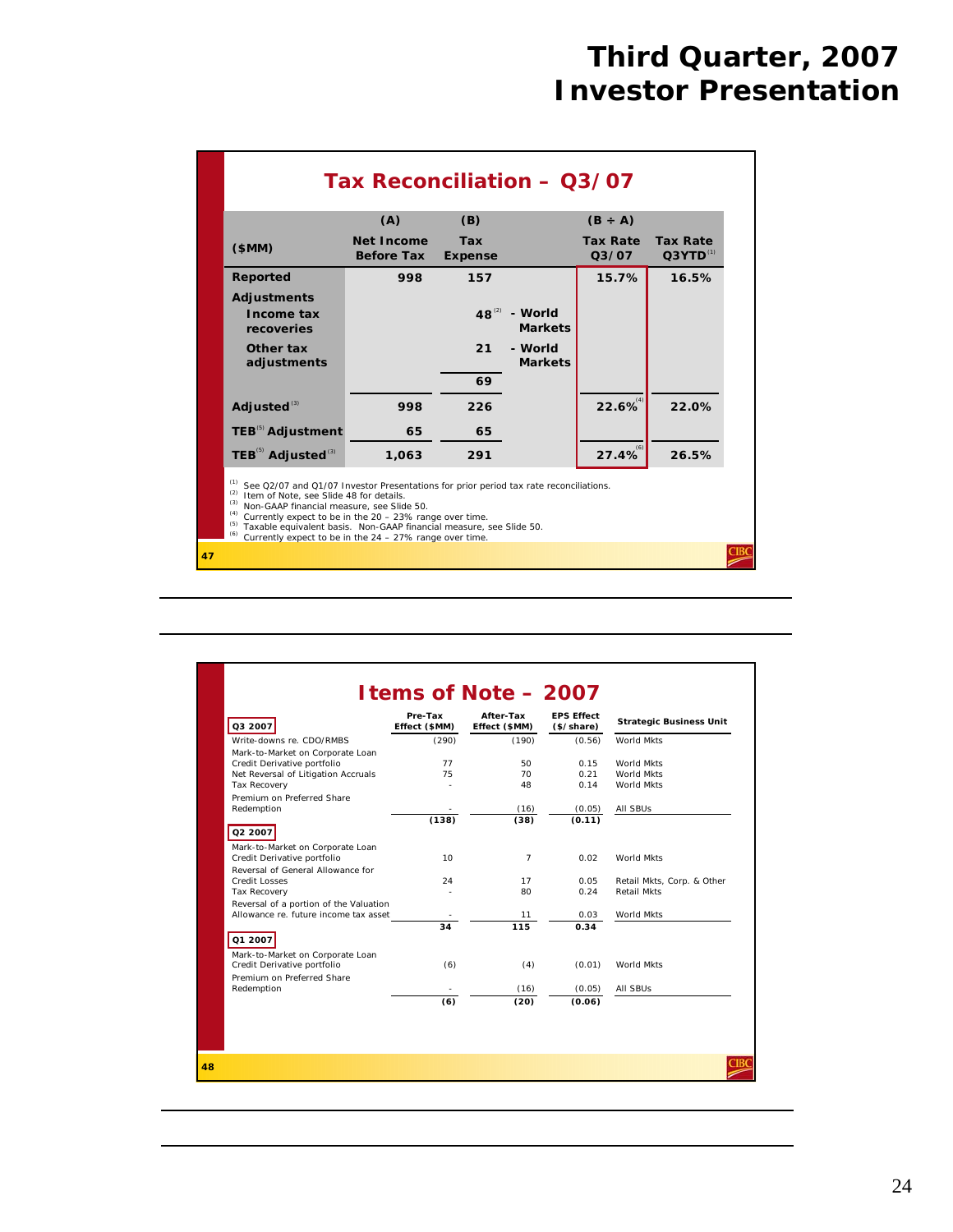| Q4 2006                                                   | Pre-Tax<br>Effect (\$MM) | After-Tax<br>Effect (\$MM) | <b>EPS Effect</b><br>(\$/share) | <b>Strategic Business Unit</b> |
|-----------------------------------------------------------|--------------------------|----------------------------|---------------------------------|--------------------------------|
| Mark-to-Market on Corporate Loan                          |                          |                            |                                 |                                |
| Credit Derivative portfolio re. AcG-13                    | (13)                     | (8)                        | (0.02)                          | World Mkts                     |
| Reversal of General Allowance for<br><b>Credit Losses</b> | 39                       | 25                         | 0.07                            |                                |
|                                                           |                          | 27                         | 0.08                            | Corp. & Other<br>Retail Mkts   |
| Tax Recovery<br>Tax Recovery                              |                          | 63                         | 0.19                            | World Mkts, Corp. & Other      |
|                                                           | 26                       | 107                        | 0.32                            |                                |
| Q3 2006                                                   |                          |                            |                                 |                                |
|                                                           |                          |                            |                                 |                                |
| Write-down re. Future income tax<br>asset                 |                          | (10)                       | (0.03)                          | Corp. & Other                  |
|                                                           |                          |                            |                                 |                                |
| Interest Expense re. U.S. income tax<br>reassessments     | (22)                     | (12)                       | (0.04)                          | World Mkts                     |
| Mark-to-Market on Corporate Loan                          |                          |                            |                                 |                                |
| Credit Derivative portfolio re. AcG-13                    | 13                       | 8                          | 0.03                            | World Mkts                     |
| Tax Recovery                                              |                          | 35                         | 0.10                            | Retail Mkts                    |
| Tax Recovery                                              |                          | 25                         | 0.07                            | World Mkts                     |
| Reversal of a portion of the Valuation                    |                          |                            |                                 |                                |
| Allowance re. future income tax asset                     |                          | 12                         | 0.04                            | World Mkts                     |
|                                                           | (9)                      | 58                         | 0.17                            |                                |
|                                                           |                          |                            |                                 |                                |
|                                                           |                          |                            |                                 |                                |
|                                                           |                          |                            |                                 |                                |
|                                                           |                          |                            |                                 |                                |
|                                                           |                          |                            |                                 |                                |
|                                                           |                          |                            |                                 |                                |
|                                                           |                          |                            |                                 |                                |
|                                                           |                          |                            |                                 |                                |
|                                                           |                          |                            |                                 |                                |

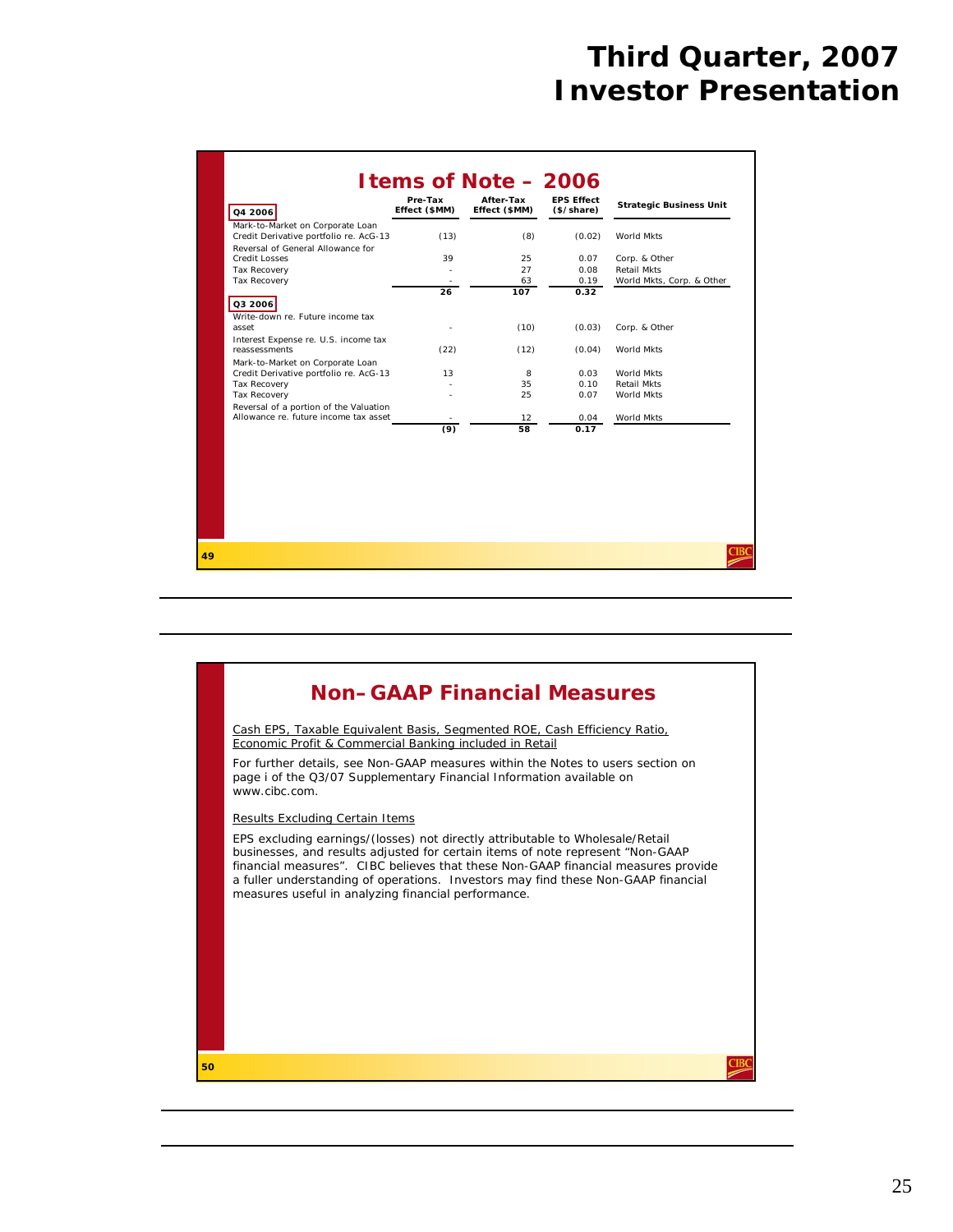

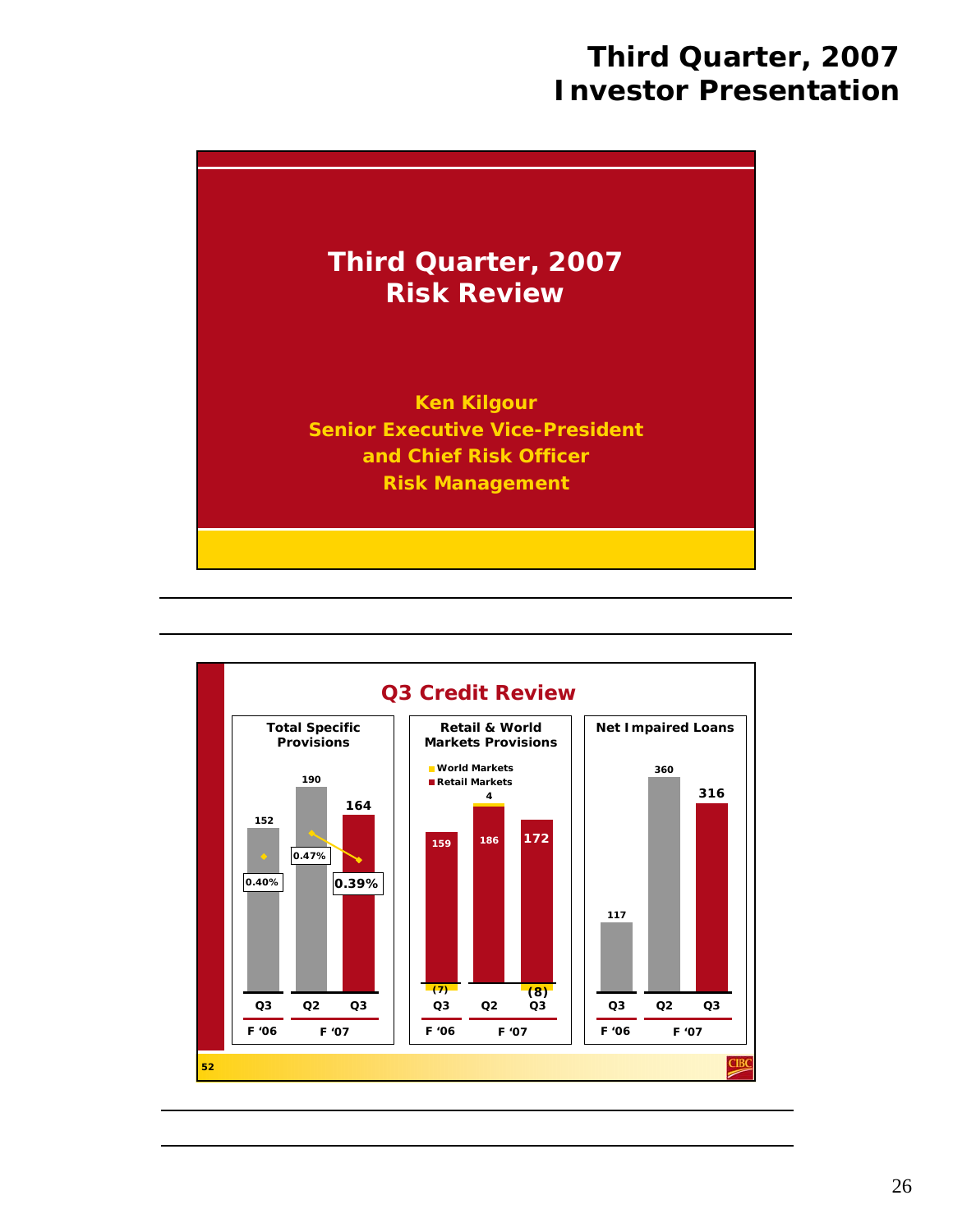

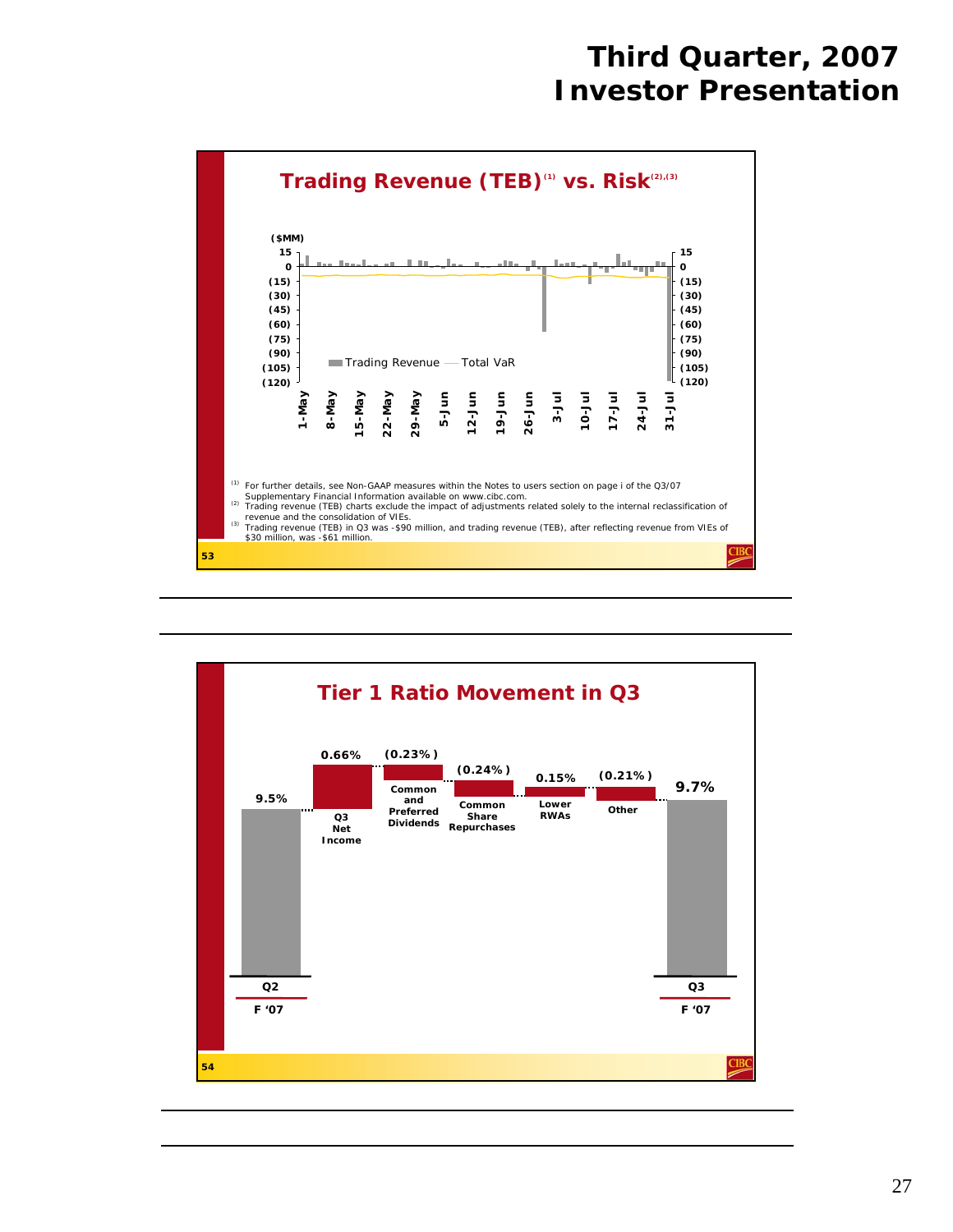| <b>Topical Risk Issues</b>                                            |                                                                                                                   |
|-----------------------------------------------------------------------|-------------------------------------------------------------------------------------------------------------------|
| U.S. subprime mortgages                                               | <b>None</b><br>$\bullet$                                                                                          |
| Exposure to U.S. residential mortgage<br>market through RMBS and CDOs | As previously disclosed in August 13th<br>$\bullet$<br>news release                                               |
| Leveraged buy out underwriting<br>commitments                         | Less than 0.6% of assets<br>No covenant-lite exposure<br>$\bullet$                                                |
| Hedge fund trading and lending exposure,<br>including prime brokerage | <b>Minimal</b><br>$\bullet$<br>Collateralized<br>$\bullet$                                                        |
| Non-bank sponsored asset-backed<br>commercial paper                   | As previously disclosed in August 16th<br>$\bullet$<br>and August 20th news releases and<br>August 22nd statement |

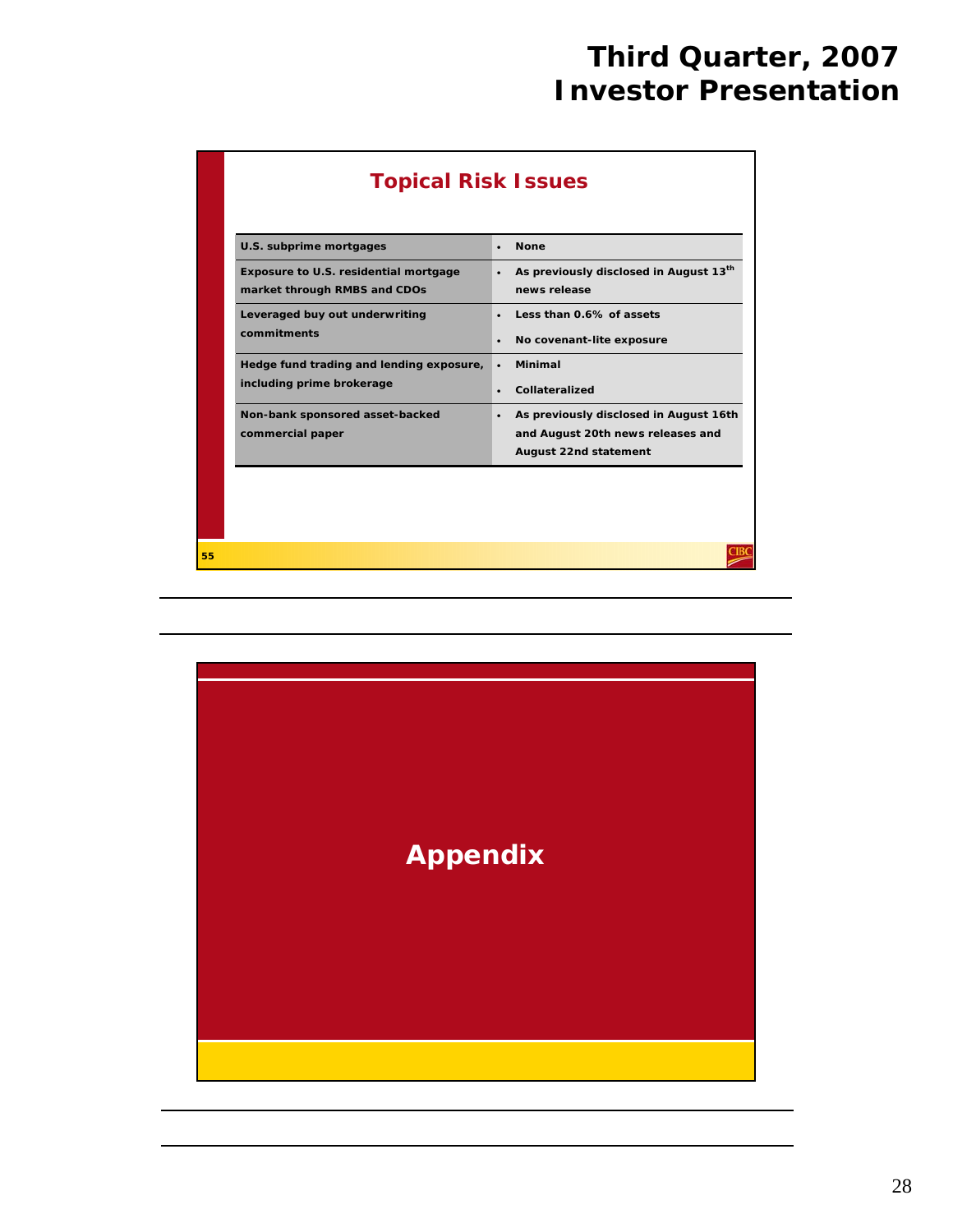